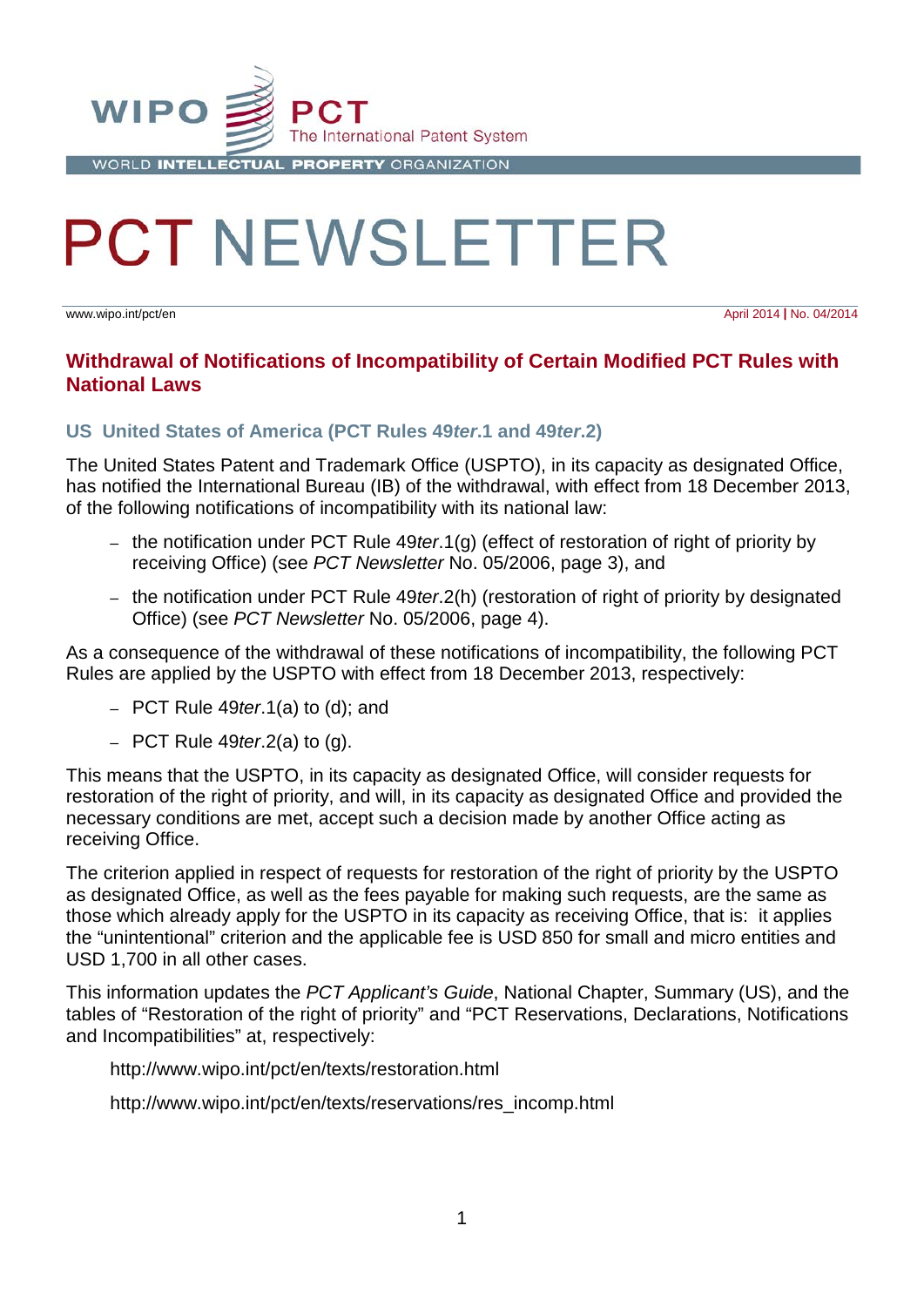# **Decommissioning of the PCT-EASY functionality of PCT-SAFE**

The International Bureau (IB) is taking steps to implement the decommissioning of the PCT-EASY functionality of the PCT-SAFE software with effect from 1 July 2015.

PCT-EASY was introduced in 1998, and was only ever intended to be an interim step prior to the development of a fully electronic filing system. PCT-EASY allowed a diskette (or now CD-R) containing bibliographic data and the abstract in text format to be provided, together with a printout of the request form and the application body in paper form, at a time when it was not yet possible to submit the request form and application body in electronic form.

PCT-EASY was quickly very popular and by 2003 was used for 45% of all international applications. However, during that year, fully electronic applications became possible at several receiving Offices and the use of PCT-EASY began to decline. It is now used in only about 2.5% of all international applications compared to 89% being filed in fully electronic format.

The IB is now concentrating its resources on offering optimal systems to allow applicants to make fully electronic filings. It is now possible to file fully electronically using ePCT-Filing with the receiving Offices of Australia, Austria, Sweden and the International Bureau (which accepts filings from applicants who are residents and/or nationals of any PCT Contracting State), with more Offices to be added soon. An ePCT-filing demo system has been set up to enable filers to familiarize themselves with the system, and filers are encouraged to move to production ePCT-Filing at their convenience. For further information and to get started, go to the ePCT Portal at:

https://pct.wipo.int/ePCT

or contact the PCT eServices Help Desk at:

e-mail: epct@wipo.int

telephone**:** (+41-22) 338 9523

The decommissioning of PCT-EASY will have no impact on those who file fully electronically using PCT-SAFE. It continues to be possible to file fully electronic PCT-SAFE applications with 26 e-filing receiving Offices, including the International Bureau.

The United States Patent and Trademark Office (USPTO) accepts PCT applications filed electronically using the PCT-SAFE software in combination with USPTO's EFS-Web system. Applicants filing with the USPTO should note that, even after the decommissioning of PCT-EASY, it is foreseen that it will still be possible for them to create an "EASY zip" for upload to EFS-Web.

It is recalled that applicants who file their international applications fully electronically benefit from a larger reduction in the international filing fee than that which is offered for applications filed using PCT-EASY.

# **Release of PCT-SAFE Client Patch**

An update patch for the PCT-SAFE Client software, dated 1 April 2014, may now be downloaded from the PCT-SAFE website at:

http://www.wipo.int/pct-safe/en/download/download\_client.html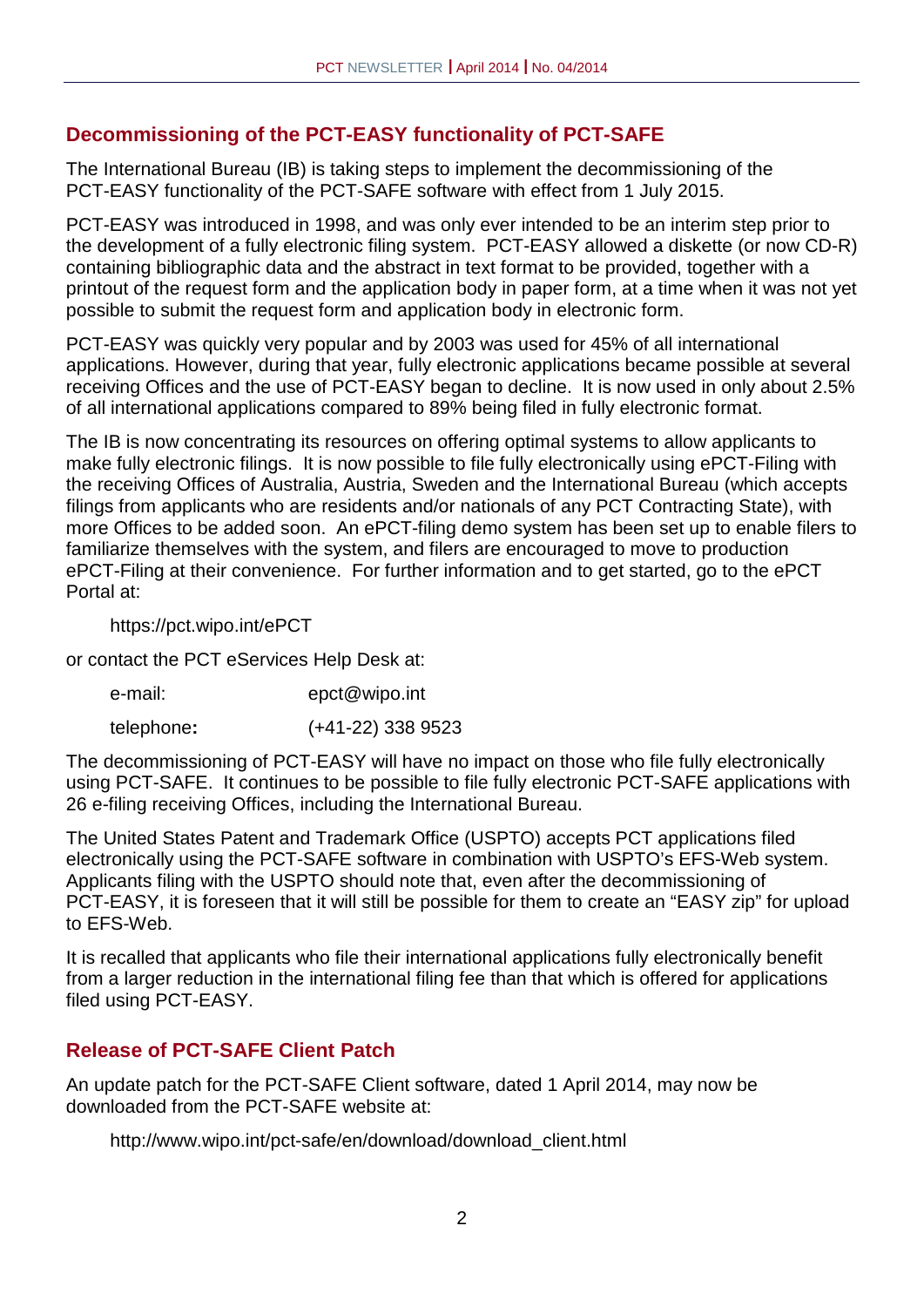Please note that this patch will only update the 1 January 2014 full installation of the PCT-SAFE Client software (version 3.51.061.237) and must NOT be used to update any other version.

This update patch:

- takes into account the fact that physical media electronic filing is no longer accepted by the receiving Offices of Austria and Sweden, from 1 March 2014;
- includes fee updates (where relevant) and other PCT updates; and
- includes minor software enhancements.

Further details are available on the PCT-SAFE website at:

http://www.wipo.int/pct-safe

# **PCT Information Update**

#### **BY Belarus (fees)**

The amounts of the following national fees, payable to the National Center of Intellectual Property (Belarus) as designated (or elected) Office, have changed with effect from 1 January 2014:

|  | For patent: |
|--|-------------|
|--|-------------|

|                                                  | 50 |
|--------------------------------------------------|----|
| Claim fee for each independent                   | 20 |
|                                                  |    |
| Claim examination fee for each independent claim |    |
| Claim examination fee for each dependent claim   |    |
|                                                  | 50 |
| For utility model:                               |    |

Filing fee: ................................................................. Equivalent in BYR of USD 100

With regard to the payment of those national fees, the Office has notified the International Bureau that:

- for residents of Belarus, they shall be effected in BYR in accordance with the exchange rate established by the National Bank of Belarus and applicable on the date of payment. In addition, fees are reduced by 75% in case of filing by a natural person, and waived in respect of certain other persons (please refer to the Office for details).
- for non-residents of Belarus, they shall be effected, in USD, CHF, EUR or RUB in accordance with the exchange rate established by the National Bank of Belarus and applicable on the date of payment. Furthermore, the payment shall be made by a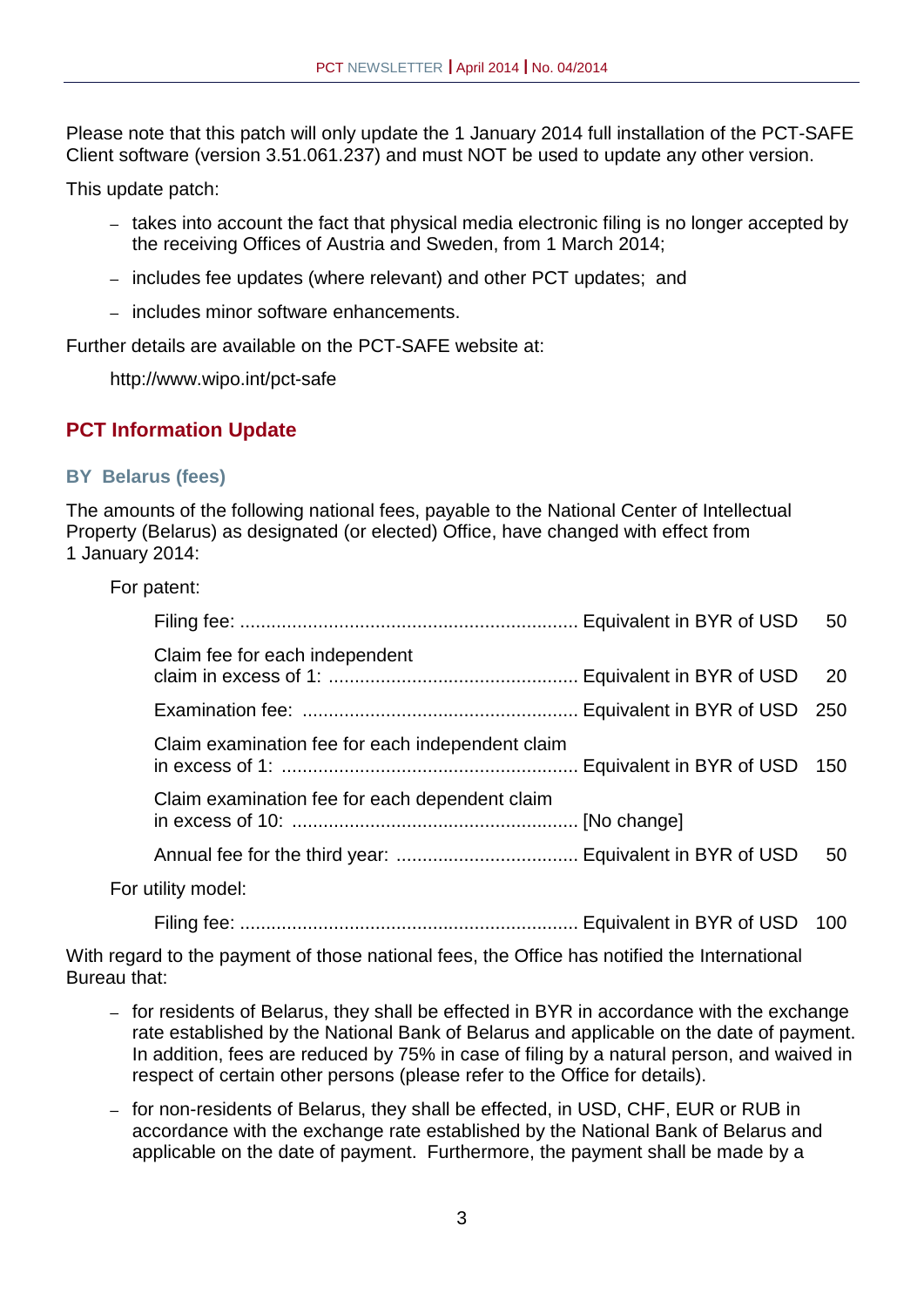resident of Belarus acting on their behalf or a patent attorney registered to practice before the Office.

(Updating of *PCT Applicant's Guide*, National Chapter, Summary (BY))

#### **CZ Czech Republic (institutions with which deposits of microorganisms and other biological material may be made)**

The address of the Czech Collection of Microorganisms (CCM), an international depositary authority under the Budapest Treaty on the International Recognition of the Deposit of Microorganisms for the Purposes of Patent Procedure, has changed, as follows:

Czech Collection of Microorganisms (CCM) Kamenice 5/building A25 625 00 Brno Czech Republic

(Updating of *PCT Applicant's Guide*, Annex L)

#### **HU Hungary (fees)**

As from 1 June 2014, there will be a change in the equivalent amounts of the international filing fee and the fee per sheet over 30, payable in HUF to the Hungarian Intellectual Property Office as receiving Office, as well as a change in the equivalent amount in HUF of the applicable fee reduction listed in item 4 of the Schedule of Fees, as indicated in Fee Table I(a).

(Updating of *PCT Applicant's Guide*, Annex C (HU))

#### **KN Saint Kitts and Nevis (competent International Searching and Preliminary Examining Authorities)**

The Intellectual Property Office (Saint Kitts and Nevis) has specified the European Patent Office as competent International Searching and Preliminary Examining Authorities, with effect from 19 March 2014, for international applications filed by nationals and residents of Saint Kitts and Nevis as receiving Office.

#### **US United States Patent and Trademark Office (criterion applied in respect of requests for restoration of the right of priority; fees)**

For information on the criterion applied in respect of requests for restoration of the right of priority before the United States Patent and Trademark Office in its capacity as designated Office, as well as for the fees payable for such requests, see "Withdrawal of Notifications of Incompatibility of Certain Modified PCT Rules with National Laws," above.

#### **Search fee (Australian Patent Office, Federal Service for Intellectual Property (Rospatent) (Russian Federation))**

As from 1 June 2014, there will be changes in the equivalent amounts payable in NZD for an international search carried out by the Australian Patent Office, and in HUF for an international search carried out by the Federal Service for Intellectual Property (Rospatent) (Russian Federation), as indicated in Fee Table I(b).

(Updating of *PCT Applicant's Guide*, Annex D (AU and RU))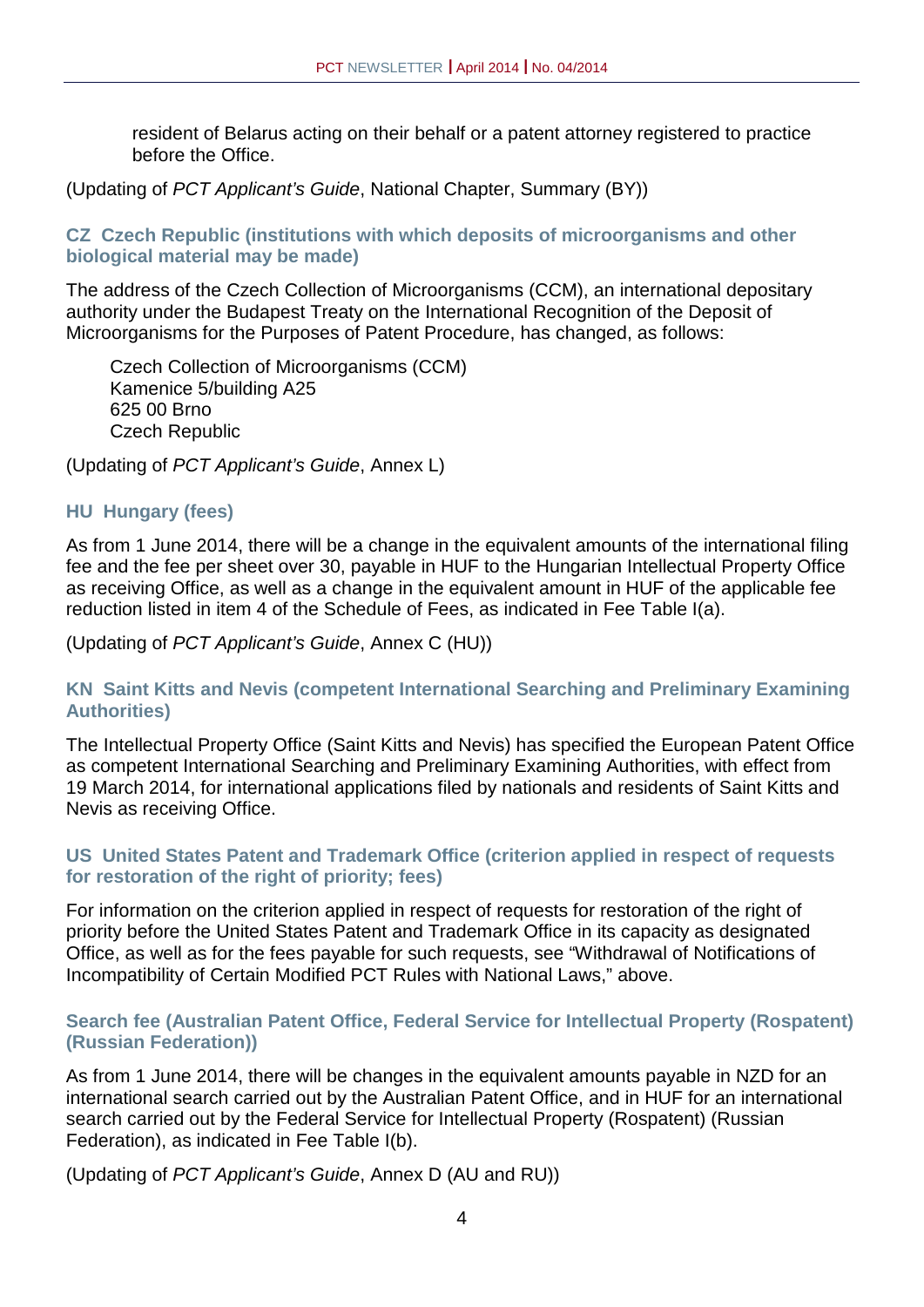# **New/Updated PCT Resources**

#### **Modified PCT Regulations**

It is recalled that the Assembly of the PCT Union adopted, during its meeting which was held in Geneva from 23 September to 2 October 2013, amendments to the PCT Regulations which will enter into force on 1 July 2014 (for further information, see *PCT Newsletter* No. 02/2014).

The consolidated texts of the Regulations under the PCT, as in force from 1 July 2014, are now available in PDF format in English and French at, respectively:

http://www.wipo.int/pct/en/texts/pdf/pct\_regs2014.pdf

http://www.wipo.int/pct/fr/texts/pdf/pct\_regs2014.pdf

Other languages will follow shortly.

#### **PCT forms (Arabic)**

The September 2012 version of the Demand Form (PCT/IPEA/401) is now available in editable PDF format in Arabic at:

http://www.wipo.int/pct/ar/forms/demand/ed\_demand.pdf

#### **Quality reports**

In accordance with the PCT International Search and Preliminary Examination Guidelines, paragraphs 21.29 and 21.30, the International Searching and Preliminary Examining Authorities make annual reports on the quality management systems which they have implemented for their work as International Authorities. The complete set of reports for 2013 is now available at:

http://www.wipo.int/pct/en/quality/authorities.html

#### **PCT in the News**

The following extract from the *WIPO Magazine* (No. 1, 2014) has been added to the "PCT in the News" page of the PCT website:

"Giving innovation wings: How Boeing uses its IP"

Boeing's Vice President of IP Management, Peter Hoffman, discusses Boeing's approach to intellectual property. Mr. Hoffman explains that the PCT allows Boeing "to delay many of the costs associated with filing patent applications broadly in multiple regions, and the international search report obtained through the PCT can be very helpful to our understanding of the relevant prior art pertaining to particular technologies." Boeing makes consistent use of the PCT, and over the past 10 years, an average of 160 PCT applications per year were published in the company's name.

This and other extracts from the *WIPO Magazine* are available at:

http://www.wipo.int/pct/en/news/pct\_news.html

The complete edition of issue No. 1/2014 is available at:

http://www.wipo.int/wipo\_magazine/en/pdf/2014/wipo\_pub\_121\_2014\_01.pdf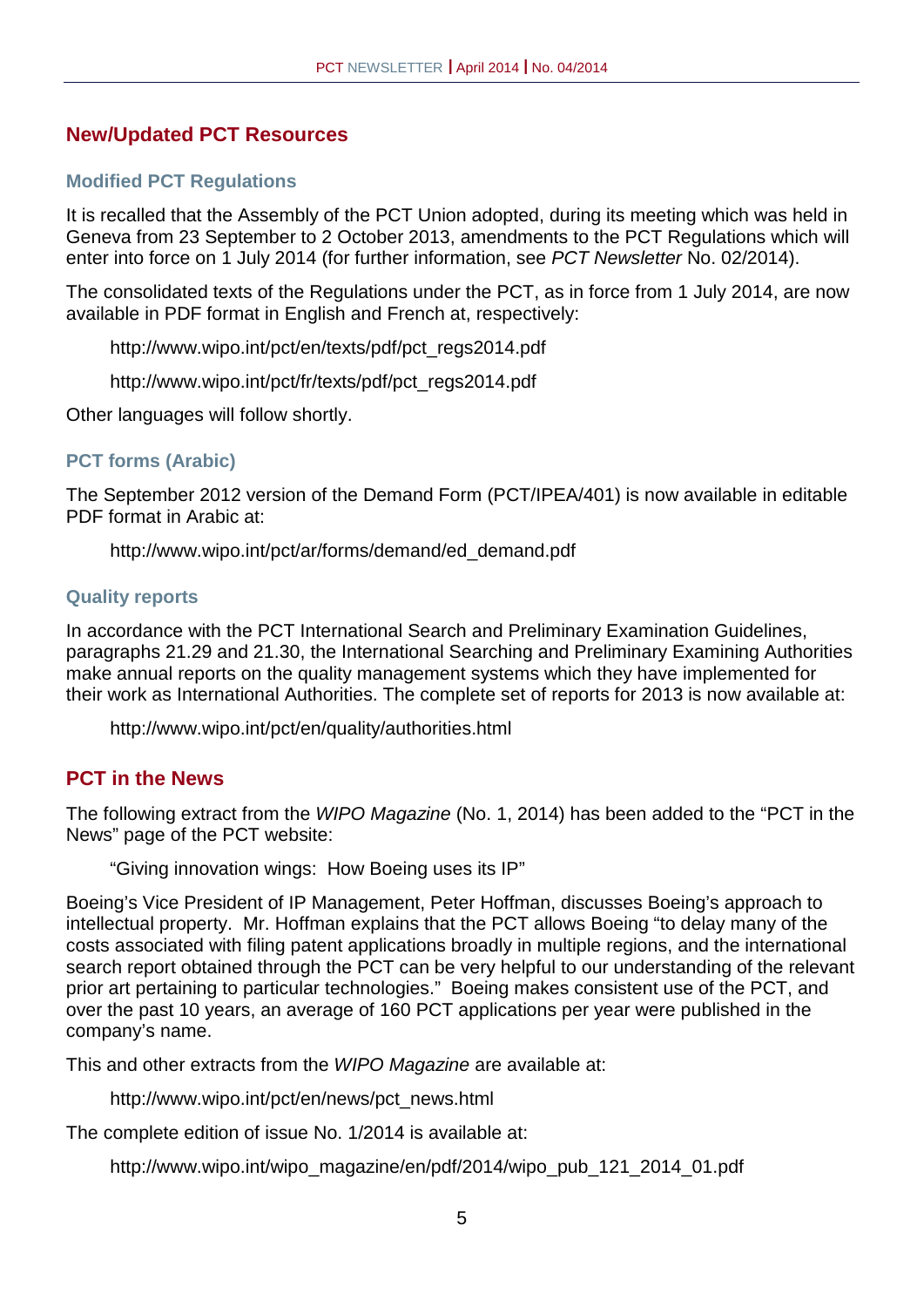# **PATENTSCOPE Search System**

#### **National patent collection: Canada**

The PATENTSCOPE search system now includes the national patent collection of Canada, with more than 1.8 million bibliographic records and almost 1 million full-text records. This brings to 37 the number of national or regional patent Offices for which data is available.

The collection is available at:

http://patentscope.wipo.int/search/en/advancedSearch.jsf

# **Practical Advice**

#### *Corrigendum*

In the practical advice published in *PCT Newsletter* No. 03/2014, the date of "12 September 2012" indicated in the penultimate paragraph should be corrected to read: "16 September 2012".

**Entitlement to file with a particular receiving Office; indicating applicants for specific designations: the example of filing with the European Patent Office**

*Q: I am a patent agent based in Germany, and am going to file an international application for the first time. The application will be filed on behalf of two applicants: one is a resident and national of Germany (DE), and the other is a resident and national of the United States of America (US).* 

*(1) May I file the international application with the European Patent Office (EPO)?* 

*(2) If so, may the applicant who is a resident and national of DE be applicant for the EP designation, and may the applicant who is a resident and national of US be indicated as applicant for all other PCT Contracting States?* 

A: (1) Any resident or national of a PCT Contracting State (be it a natural or a legal person) may file an international application (PCT Article 9), and if there are two or more applicants, the right to file exists if at least one of them is entitled to file an international application (PCT Rule 18.3).

It is the residence and/or nationality of the applicant on the international filing date which determines whether a receiving Office is competent to receive a particular international application: according to PCT Rule 19.1, the international application may be filed, at the option of the applicant, with the national Office of or acting for<sup>[1](#page-17-0)</sup> the Contracting State of which the applicant is a resident and/or national, or with the International Bureau (RO/IB). If there are two or more applicants, in order to file with a particular receiving Office, *it is sufficient that one of them meets the nationality and/or residence criterion for the Office concerned* (PCT Rule 19.2). If this requirement is not complied with by any of the applicants, the receiving Office will not accept the application, and the international application will be transmitted to the receiving Office of the International Bureau (RO/IB) for further processing under PCT Rule 19.4,

<span id="page-5-0"></span>

<sup>&</sup>lt;sup>1</sup> Usually a regional Office, such as the EPO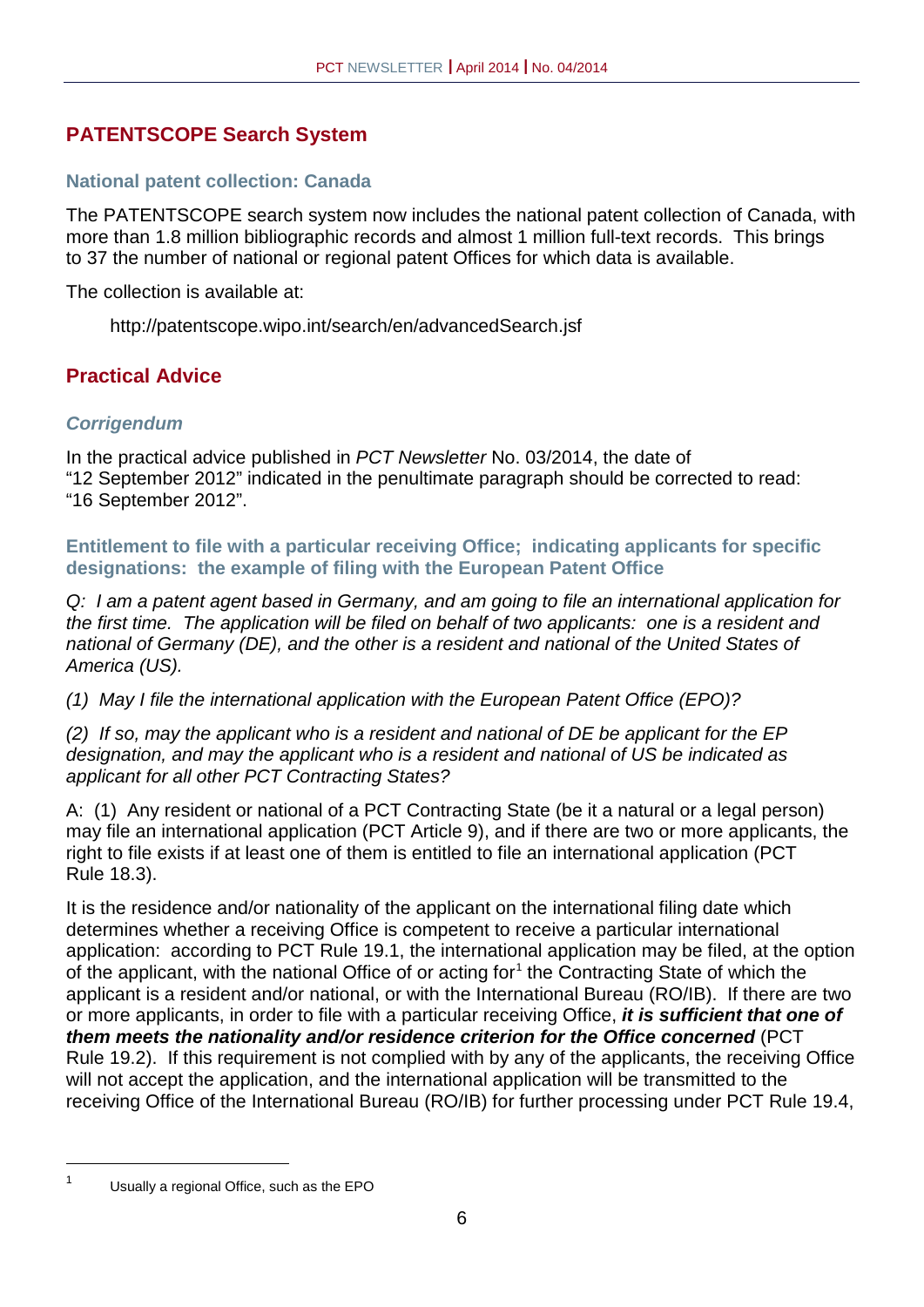unless prescriptions concerning national security prevent the international application from being transmitted to the IB<sup>[2](#page-5-0)</sup>.

Therefore, in the case in question, provided that there is an applicant who is a resident and/or national of one of the Contracting States of the European Patent Convention (EPC) (Germany in your case), the international application may be filed with EPO as receiving Office (RO/EP), although you would also have the option of filing with:

- the receiving Office of the State in respect of which the applicant is a resident or national (the German Patent and Trade Mark Office); or
- the RO/IB.

On the basis of the US residence and nationality of one of your applicants, there would also be a fourth option of filing with the United States Patent and Trademark Office (USPTO) as receiving Office, although you would not be able to represent the applicants before the USPTO unless you were registered to practice before that Office.

As the European Patent Organisation currently has 38 member States, nationals and/or residents of all those States may also file international applications with RO/EP. The list of States concerned can be seen at:

#### http://www.epo.org/about-us/organisation/member-states.html

Note that some of the EPC member States have dependent territories in which the PCT and the EPC may be applicable; applicants from those territories may therefore also be entitled to file a PCT application with RO/EP – a list of those territories has just been published in the March 2014 issue of the *Official Journal* of the EPO at:

http://www.epo.org/law-practice/legal-texts/official-journal/2014/03/a33.html

The list published at the above web page concerns only the dependent territories of EPC member States – note that there are other PCT Contracting States which are not member States of the EPC which have dependent territories. For further information about a particular dependent territory, the patent Office of the State concerned should be consulted.

Further details regarding the filing of an application specifically with the EPO as receiving Office may be found in the "Euro-PCT Guide" at:

# http://www.epo.org/applying/international/guide-for-applicants/html/e/ga\_b.html

It is important to emphasize that, when determining the right to file an international application with a particular Office, an Office is not competent to act as receiving Office only on the basis of a person indicated as "inventor only" being a resident or national of a PCT Contracting State. It has come to the attention of the IB that the RO/EP has received a number of international applications where, although inventors were indicated as being from member States of the EPC, the applicants were neither residents nor nationals of such a State; therefore, in respect of those applications, there were no applicants entitled to file with the RO/EP. This has occurred more often since the entry into force, in September 2012, of the provisions of the America Invents Act which resulted in the removal of the requirement for the inventor to be indicated as an applicant in the request form (PCT/RO/101) for the purposes of the US

<span id="page-6-0"></span><sup>&</sup>lt;sup>2</sup> Such a transmission would not be prevented in the case of a filing with the EPO, which does not apply any prescriptions concerning national security.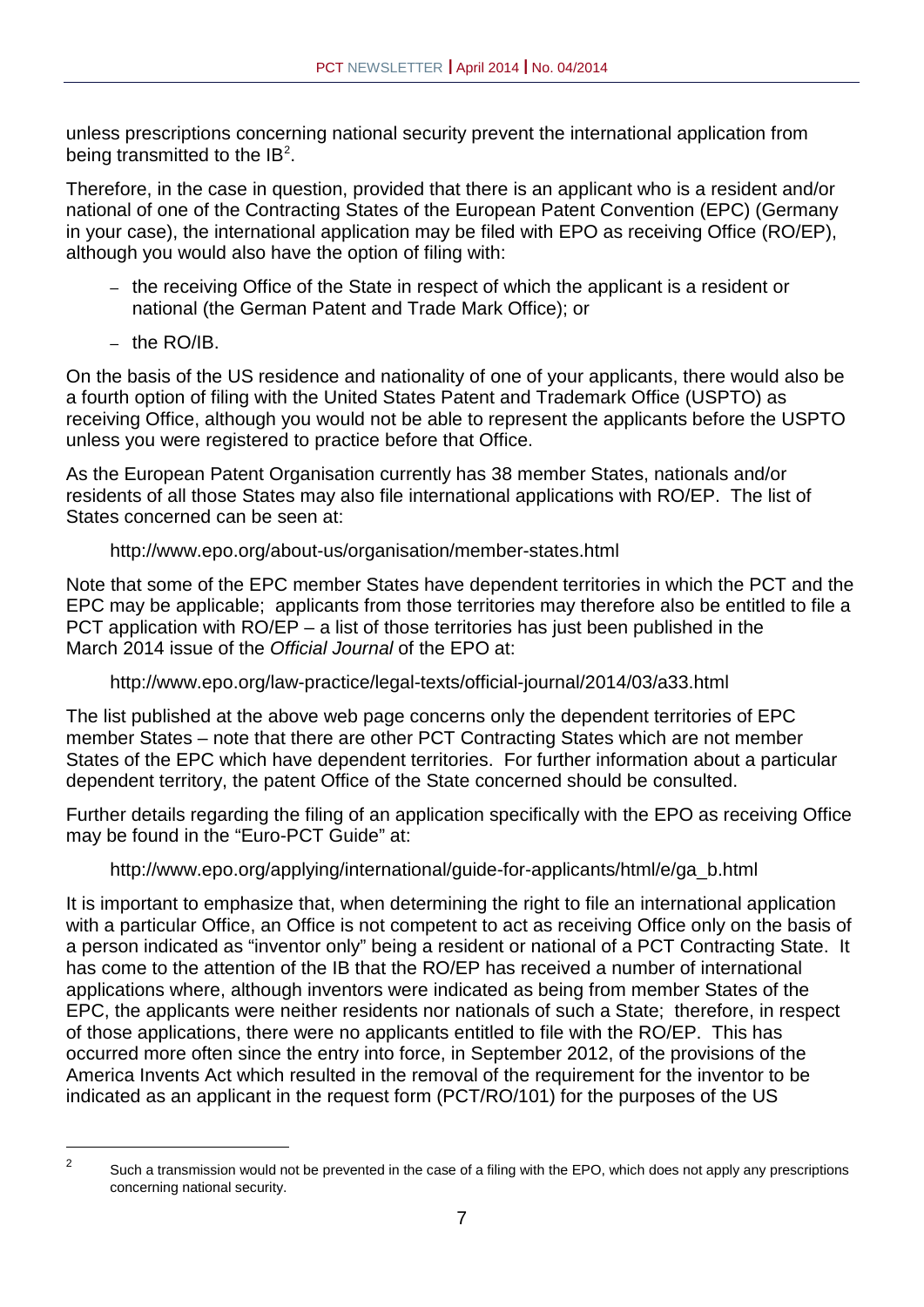designation. Applicants or their agents should therefore be extra vigilant to ensure that not only does the applicant have the right to file an international application, but also that the applicant has the right to file the international application with a particular receiving Office.

(2) When there are two or more applicants, any of them may be indicated as applicant for any of the designations, regardless of the applicant's State of nationality or residence (see PCT Rule 4.5(d)). However, where a particular State has been designated for both a national patent and a regional patent, the same applicant or applicants must be indicated as applicant(s) for both designations of that State (Section 203 of the Administrative Instructions under the PCT). In your case, therefore, whichever applicant is indicated as applicant in respect of the EP designation (whether it be the DE applicant or the US applicant) must also be indicated as applicant in respect of the national designation of all the States covered by the EP designation. This is, of course, only relevant to member States of the EPC which, like Germany, have not closed their national route<sup>[3](#page-6-0)</sup>.

<sup>&</sup>lt;sup>3</sup> The following EPC member States have closed their national route: Belgium, Cyprus, France, Greece, Ireland, Italy, Latvia, Monaco, Malta, the Netherlands and Slovenia. Lithuania will close its national route as from 4 September 2014.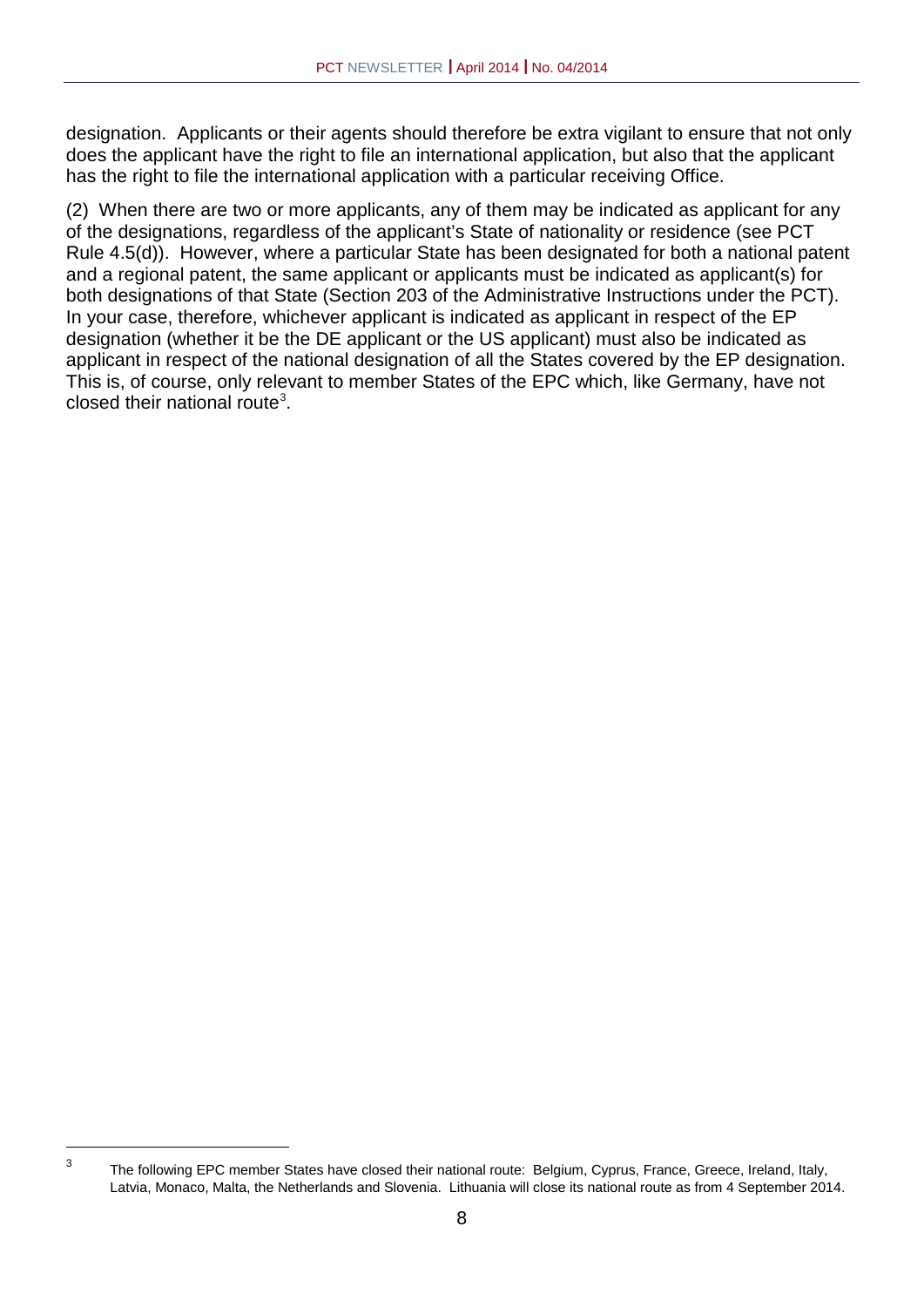| <b>PCT Seminar Calendar</b>                         |                           |                                                                                                                                                                                                                                          |                                                                                                                                                                                    |  |  |  |  |  |  |
|-----------------------------------------------------|---------------------------|------------------------------------------------------------------------------------------------------------------------------------------------------------------------------------------------------------------------------------------|------------------------------------------------------------------------------------------------------------------------------------------------------------------------------------|--|--|--|--|--|--|
|                                                     |                           | (http://www.wipo.int/pct/en/seminar/seminar.pdf)<br>(situation on 8 April 2014)                                                                                                                                                          |                                                                                                                                                                                    |  |  |  |  |  |  |
| Dates and<br><b>location</b>                        | Language<br>οf<br>seminar | Nature of seminar;<br><b>WIPO speakers</b><br>(and others where known)                                                                                                                                                                   | <b>Organizer and</b><br>contact numbers                                                                                                                                            |  |  |  |  |  |  |
| 8 April 2014<br>Houston, TX (US)                    | English                   | <b>Advanced PCT seminar</b><br>WIPO speaker: Ms. Bidwell<br>Other speaker: Mr. Smith (PCT<br>Learning Center)                                                                                                                            | PCT Learning Center<br>(Ms. Frimmel Smith)<br>Tel: (1-571) 212 38 68<br>Fax: (1-703) 636 89 74<br>E-mail: contact@pctlearningcenter.org<br>Internet: http://pctlearningcenter.org/ |  |  |  |  |  |  |
| 9 April 2014<br>Munich (DE)                         | German                    | PCT presentation, within the<br>framework of the "Annual Conference<br>about Recent Developments in the EP,<br>PCT and US Procedures"<br>(9-10 April 2014)<br>WIPO speaker: Mr. Reischle<br>Other speaker: Mr. Naumann (formerly<br>EPO) | IP for IP GmbH<br>(Ms. Monika Huppertz and Ms. Annette<br>Kapeller)<br>Tel: (49-6201) 844 37 30<br>Fax: (49-6201) 98 62 10<br>E-mail: info@ipforip.de<br>Internet: www.ipforip.de  |  |  |  |  |  |  |
| 10-11 April 2014<br>Munich (DE)                     | German                    | <b>Basic PCT seminar</b><br>WIPO speakers: Mr. Reischle and<br>Ms. Happe                                                                                                                                                                 | Forum Institut für Management GmbH<br>Tel: (49-6221) 500 660<br>Fax: (49-6221) 500 666<br>E-mail: c.weber@forum-institut.de                                                        |  |  |  |  |  |  |
| 25-26 April 2014<br>Concord, NH (US)                | English                   | <b>PCT</b> seminar<br>WIPO speakers: Ms. Bidwell and<br>Mr. Reed                                                                                                                                                                         | University of New Hampshire School of<br>Law<br>(Ms. Jacquiline Lawrie)<br>E-mail: jacquiline.lawrie@law.unh.edu<br>Internet: http://law.unh.edu/pct                               |  |  |  |  |  |  |
| 6 May 2014<br>Seattle, WA (US)                      | English                   | <b>Advanced PCT seminar</b><br>WIPO speaker: Ms. Bidwell<br>Other speaker: Mr. Smith (PCT<br>Learning Center)                                                                                                                            | PCT Learning Center<br>(see Houston, above)                                                                                                                                        |  |  |  |  |  |  |
| 13 May 2014<br>Nanchang (Jiangxi<br>Province) (CN)  | Chinese/<br>English       | <b>Advanced PCT Seminar</b><br>WIPO speakers: Mr. Reischle and<br>Mr. Yu                                                                                                                                                                 | State Intellectual Property Office of the<br>People's Republic of China (SIPO)<br>(Mr. Yang Ping)<br>Tel: (86-10) 62 08 63 65<br>E-mail: yangping@sipo.gov.cn                      |  |  |  |  |  |  |
| 13 May 2014<br>Minneapolis, MN (US)                 | English                   | <b>Advanced PCT Seminar for Patent</b><br>Practitioners<br>WIPO speakers: Ms. Bidwell and<br>Mr. Reed                                                                                                                                    | Schwegman, Lundberg & Woessner<br>For pre-registration, contact:<br>Ms. Mary E. Hirsch<br>Tel: (1-612) 371 21 43<br>Fax: (1-612) 339 30 61<br>E-mail: mhirsch@slwip.com            |  |  |  |  |  |  |
| 16 May 2014<br>Hangzhou (Zhejiang<br>Province) (CN) | Chinese/<br>English       | <b>Advanced PCT Seminar</b><br>WIPO speakers: Mr. Reischle and<br>Mr. Yu                                                                                                                                                                 | State Intellectual Property Office of the<br>People's Republic of China (SIPO)<br>(see Nanchang, above)                                                                            |  |  |  |  |  |  |
| 3-5 June 2014<br>Geneva (CH)                        | English                   | PATENTSCOPE Training Course at<br><b>WIPO Headquarters</b><br>WIPO speakers: Mr. Mazenc,<br>Mr. Pouliquen, and Mr. Diaconescu                                                                                                            | <b>WIPO</b><br>E-mail: patentscope@wipo.int<br>Further information and online registration:<br>http://www.wipo.int/meetings/en/details.jsp<br>?meeting_id=32383                    |  |  |  |  |  |  |
| 3-4 June 2014<br>Stockholm (SE)                     | English                   | Advanced course on the PCT<br>WIPO speakers: Mr. Reischle and<br>Ms. Fourné-Godbersen                                                                                                                                                    | Trona Patentrådgivning<br>(Ms. Rut Herbjørnsen)<br>Tel: (46-708) 808 342<br>E-mail: info@ipakademin.se<br>Internet: www.ipakademin.se                                              |  |  |  |  |  |  |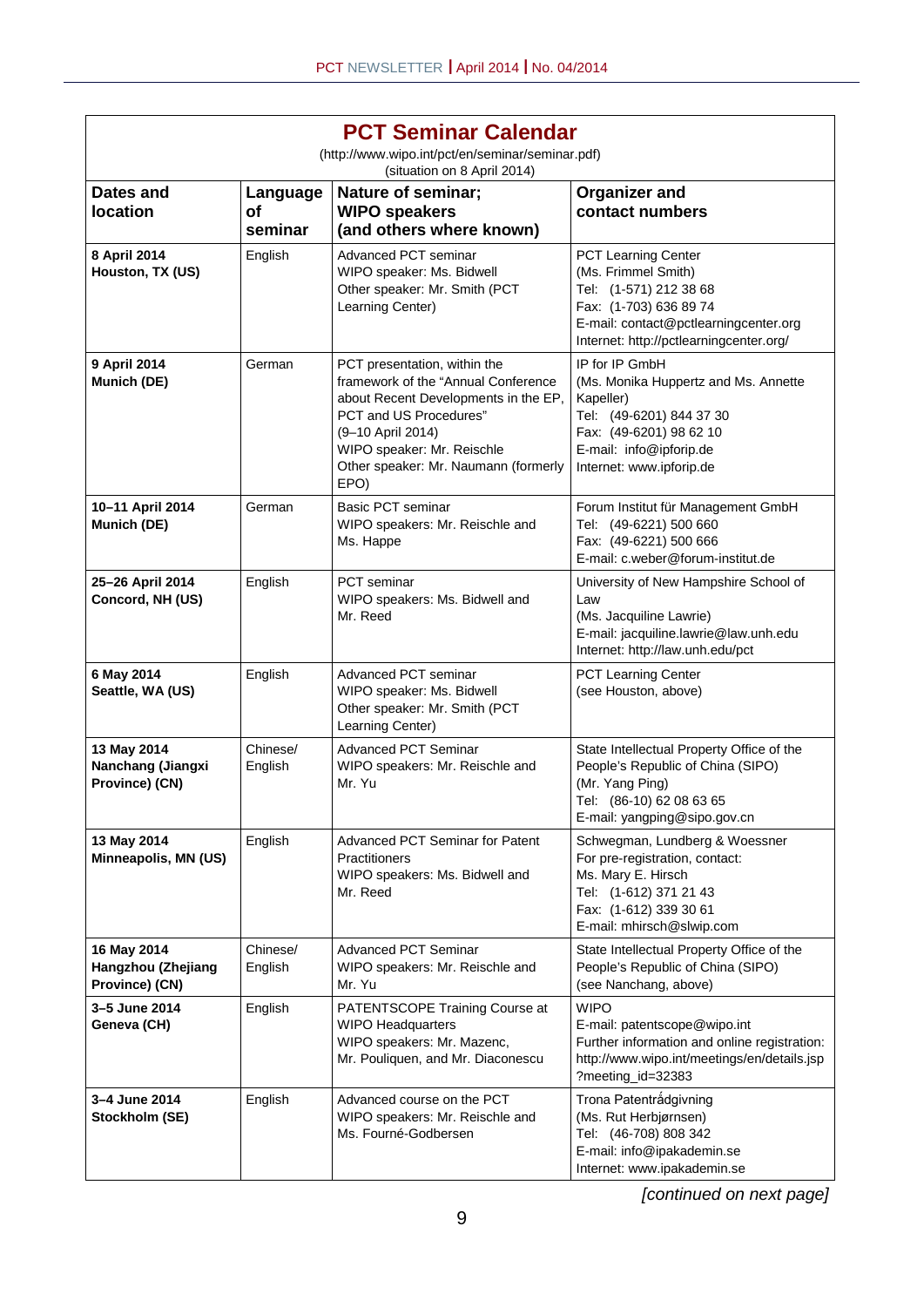|                                                                                 | <b>PCT Seminar Calendar [continued]</b> |                                                                                                       |                                                                                                                                                                                                                                                |  |  |  |  |  |  |  |  |
|---------------------------------------------------------------------------------|-----------------------------------------|-------------------------------------------------------------------------------------------------------|------------------------------------------------------------------------------------------------------------------------------------------------------------------------------------------------------------------------------------------------|--|--|--|--|--|--|--|--|
| Dates and<br>location                                                           | Language<br><b>of</b><br>seminar        | Nature of seminar;<br><b>WIPO speakers</b><br>(and others where known)                                | <b>Organizer and</b><br>contact numbers                                                                                                                                                                                                        |  |  |  |  |  |  |  |  |
| 5-6 June 2014<br><b>Highland Heights, KY</b><br>(US)                            | English                                 | Comprehensive PCT Seminar<br>WIPO speakers: Ms. Bidwell and<br>Mr. Reed                               | NKU Chase Law and Informatics Institute,<br>and CincylP<br>(Ms. Lindsey L. Jaeger)<br>Tel: (1-859) 572 78 53<br>Fax: (1-859) 572 53 42<br>E-mail: jaegerl1@nku.edu<br>Internet:<br>http://chaselaw.nku.edu/centers/lawinform<br>atics/pct.html |  |  |  |  |  |  |  |  |
| 6 June 2014<br>Tokyo (JP)                                                       | Japanese                                | Workshop on the PCT system<br>WIPO speakers: Mr. Tachibana and<br>Mr. Hasebe                          | Japan Patent Attorneys Association<br>(JPAA)<br>Tel: (81-3) 35 19 23 60<br>Fax: (81-3) 35 81 12 05                                                                                                                                             |  |  |  |  |  |  |  |  |
| 9 June 2014<br>Nagoya (JP)                                                      | Japanese                                | Workshop on the PCT system<br>WIPO speakers: Mr. Tachibana and<br>Mr. Hasebe                          | Japan Patent Attorneys Association<br>(JPAA)<br>(see Tokyo, above)                                                                                                                                                                             |  |  |  |  |  |  |  |  |
| 10 June 2014<br>Osaka (JP)                                                      | Japanese                                | Workshop on the PCT system<br>WIPO speakers: Mr. Tachibana and<br>Mr. Hasebe                          | Japan Patent Attorneys Association<br>(JPAA)<br>(see Tokyo, above)                                                                                                                                                                             |  |  |  |  |  |  |  |  |
| 17 June 2014<br>Paris (FR)                                                      | French                                  | PCT update seminar<br>WIPO speaker: Ms. Bonvallet                                                     | Fédération Nationale pour le Droit de<br>l'Entreprise (FNDE)<br>(Ms. Alexandra Dupont)<br>Tel: (33-1) 42 66 18 19<br>Fax: (33-1) 42 66 17 37<br>E-mail: adupont@fnde.asso.fr                                                                   |  |  |  |  |  |  |  |  |
| 19-20 June 2014<br>London (GB)<br>[previously announced as<br>10-11 April 2014] | English                                 | Basic PCT formalities seminar<br>WIPO speakers: Ms. Gateau and<br>Ms. Fourné-Godbersen                | Management Forum Ltd<br>Tel: (44-1483) 73 00 71<br>Fax: (44-1483) 73 00 08<br>E-mail: josephine.leak@management-<br>forum.co.uk                                                                                                                |  |  |  |  |  |  |  |  |
| 4 July 2014<br><b>Madrid (ES)</b>                                               | English                                 | PCT seminar within the framework of<br>the epi-CEIPI course<br>WIPO speaker: Ms. Bonvallet            | Centre d'études internationales de la<br>propriété intellectuelle (CEIPI)<br>(Mr. Francisco Bernardo Noriega)<br>Tel: (34) 91 417 13 00<br>Fax: (34) 91 417 13 01<br>e-mail: fbernardo@abgpatentes.com                                         |  |  |  |  |  |  |  |  |
| 8 July 2014<br>Munich (DE)                                                      | English                                 | PCT presentation at the "IP Executive<br>week" (7-11 July 2014)<br>WIPO speaker: Mr. Reischle         | European Patent Academy<br>Deadline for registration: 31 May 2014. For<br>further information and registration, go to:<br>http://www.epo.org/learning-<br>events/events/training/institutional-<br>strengthening.html                          |  |  |  |  |  |  |  |  |
| 6 October 2014<br>Zurich (CH)                                                   | German                                  | Seminar on the latest developments<br>concerning the PCT (CEIPI Course)<br>WIPO speaker: Mr. Reischle | Centre d'études internationales de la<br>propriété intellectuelle (CEIPI)<br>(Mr. Hansjörg Kley)<br>Tel: (41-52) 226 00 00<br>Fax: (41-52) 226 00 09<br>E-mail: hansjoerg@kley.ch                                                              |  |  |  |  |  |  |  |  |
| 9 October 2014<br><b>Barcelona (ES)</b>                                         | English                                 | PCT seminar within the framework of<br>the epi-CEIPI course<br>WIPO speaker: Ms. Bonvallet            | Centre d'études internationales de la<br>propriété intellectuelle (CEIPI)<br>(Mr. Antonio López-Carrasco<br>Comajuncosas, Patent Office, Telefónica<br>Digital)<br>E-mail: alcc@tid.es                                                         |  |  |  |  |  |  |  |  |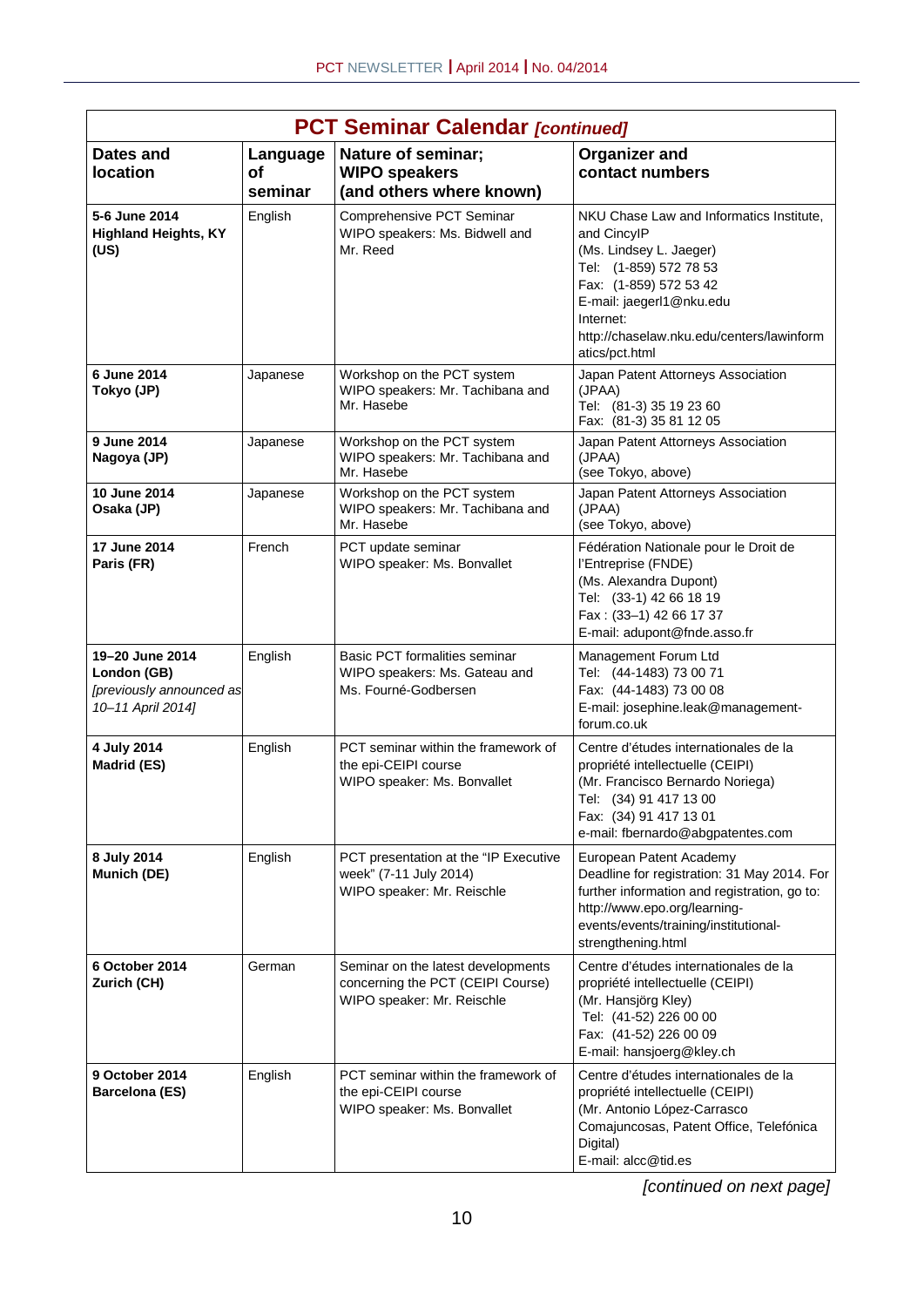|                                                                                                          | <b>PCT Seminar Calendar [continued]</b> |                                                                                                                                                                                                                |                                                                                                                                                                                                                                        |  |  |  |  |  |  |  |
|----------------------------------------------------------------------------------------------------------|-----------------------------------------|----------------------------------------------------------------------------------------------------------------------------------------------------------------------------------------------------------------|----------------------------------------------------------------------------------------------------------------------------------------------------------------------------------------------------------------------------------------|--|--|--|--|--|--|--|
| Dates and<br><b>location</b>                                                                             | Language<br><b>of</b><br>seminar        | Nature of seminar;<br><b>WIPO speakers</b><br>(and others where known)                                                                                                                                         | <b>Organizer and</b><br>contact numbers                                                                                                                                                                                                |  |  |  |  |  |  |  |
| <b>10 October 2014</b><br>London (GB)                                                                    | English                                 | PCT presentation within the framework<br>of the 13th Annual Conference for<br><b>Senior Patent Administrators</b><br>(9-10 October 2014)<br>WIPO speaker: Mr. Reischle                                         | Management Forum Ltd<br>Tel: (44-1483) 73 00 71<br>Fax: (44-1483) 73 00 08<br>E-mail: josephine.leak@management-<br>forum.co.uk                                                                                                        |  |  |  |  |  |  |  |
| 15-16 October 2014<br>Munich (DE)                                                                        | German                                  | Advanced PCT seminar<br>WIPO speaker: to be announced                                                                                                                                                          | Forum Institut für Management GmbH<br>Tel: (49-6221) 500 660<br>Fax: (49-6221) 500 666<br>E-mail: c.weber@forum-institut.de                                                                                                            |  |  |  |  |  |  |  |
| 5-6 November 2014<br>Munich (DE)                                                                         | German                                  | International Patent Law Conference:<br>PCT Update<br>WIPO speaker: to be announced                                                                                                                            | Forum Institut für Management GmbH<br>(see Munich, above)                                                                                                                                                                              |  |  |  |  |  |  |  |
| 7 November 2014<br>Heidelberg (DE)                                                                       | German                                  | Presentation on the PCT System,<br>within the framework of "PaFa-Tagung<br>- Annual Conference for Senior Patent<br>Administrators and Patent Assistants"<br>(6-7 November 2014)<br>WIPO speaker: Mr. Reischle | IP for IP GmbH<br>(Ms. Monika Huppertz and Ms. Annette)<br>Kapeller)<br>Tel: (49-6201) 844 37 30<br>Fax: (49-6201) 98 62 10<br>E-mail: info@ipforip.de<br>Internet: www.ipforip.de                                                     |  |  |  |  |  |  |  |
| 2-3 December 2014<br>Paris (FR)                                                                          | French                                  | <b>Basic PCT seminar</b><br>WIPO speaker: Ms. Bonvallet and<br>Ms. Chatel                                                                                                                                      | Institut national de la propriété industrielle<br>(INPI)<br>(Ms. Françoise Chauvin)<br>Tel: (33-1) 53 04 55 76<br>Fax: (33-1) 53 04 52 52<br>E-mail: fchauvin@inpi.fr                                                                  |  |  |  |  |  |  |  |
| 4 December 2014<br>Paris (FR)                                                                            | French                                  | Advanced PCT seminar<br>WIPO speaker: Ms. Bonvallet                                                                                                                                                            | Institut national de la propriété industrielle<br>(INPI)<br>(see Paris, above)                                                                                                                                                         |  |  |  |  |  |  |  |
| 4-5 December 2014<br>London (GB)                                                                         | English                                 | <b>Advanced PCT seminar</b><br>WIPO speaker: to be announced                                                                                                                                                   | Management Forum Ltd<br>(see London, above)                                                                                                                                                                                            |  |  |  |  |  |  |  |
| 11 December 2014<br>Lisbon (PT)                                                                          | English                                 | <b>PCT</b> seminar<br>WIPO speaker: to be announced                                                                                                                                                            | Centre d'études internationales de la<br>propriété intellectuelle (CEIPI)<br>(Mr. João Amaral, National Institute of<br>Industrial Property (Portugal))<br>Tel: (351) 218 818 100<br>Fax: (351) 218 878 508<br>E-mail: jamaral@inpi.pt |  |  |  |  |  |  |  |
| <b>16 January 2015</b><br>Cracow (PL)<br>[Note that only a limited<br>number of places are<br>available] | English                                 | <b>PCT</b> seminar<br>WIPO speaker: to be announced                                                                                                                                                            | Centre d'études internationales de la<br>propriété intellectuelle (CEIPI)<br>(Mr. Lukasz Bodgan)<br>Tel: (48) 604 406 432<br>E-mail: lukasz.bogdan@agh.edu.pl                                                                          |  |  |  |  |  |  |  |

| <b>PCT Webinars</b>                                                                                     |                           |                                                                                                                                                                    |                                                                                                                                                                                                                                            |  |  |  |  |  |
|---------------------------------------------------------------------------------------------------------|---------------------------|--------------------------------------------------------------------------------------------------------------------------------------------------------------------|--------------------------------------------------------------------------------------------------------------------------------------------------------------------------------------------------------------------------------------------|--|--|--|--|--|
| Date and time                                                                                           | Language<br>οf<br>webinar | Nature of webinar;<br><b>WIPO speakers</b>                                                                                                                         | <b>Registration</b>                                                                                                                                                                                                                        |  |  |  |  |  |
| 15 April 2014<br>5.30 pm to 6.30 pm,<br>Central European time                                           | English                   | PATENTSCOPE search system: live<br>demonstration of Cross-Lingual<br>Information Retrieval (CLIR)<br>WIPO speaker: Ms. Ammann                                      | https://www3.gotomeeting.com/register/9<br>51471070                                                                                                                                                                                        |  |  |  |  |  |
| 17 April 2014<br>8.30 am to 9.30 am,<br>Central European time                                           | English                   | PATENTSCOPE search system: live<br>demonstration of CLIR<br>WIPO speaker: Ms. Ammann                                                                               | https://www3.gotomeeting.com/register/9<br>59273126                                                                                                                                                                                        |  |  |  |  |  |
| 14 May 2014<br>1.00 pm to 2.00 pm,<br>Central European time<br>[previously announced<br>as 21 May 2014] | English                   | "Introduction to the Patent Cooperation<br>Treaty for SMEs" For further<br>information:<br>http://www.insme.org/insmeacademy/se<br>ssions<br>WIPO speaker: Mr. Sim | Organized by International Network for<br>Small and Medium Enterprises (INSME)<br>Note that there are limited places<br>available. For registration, send an e-mail<br>with your name, country and e-mail<br>address, to: academy@insme.it |  |  |  |  |  |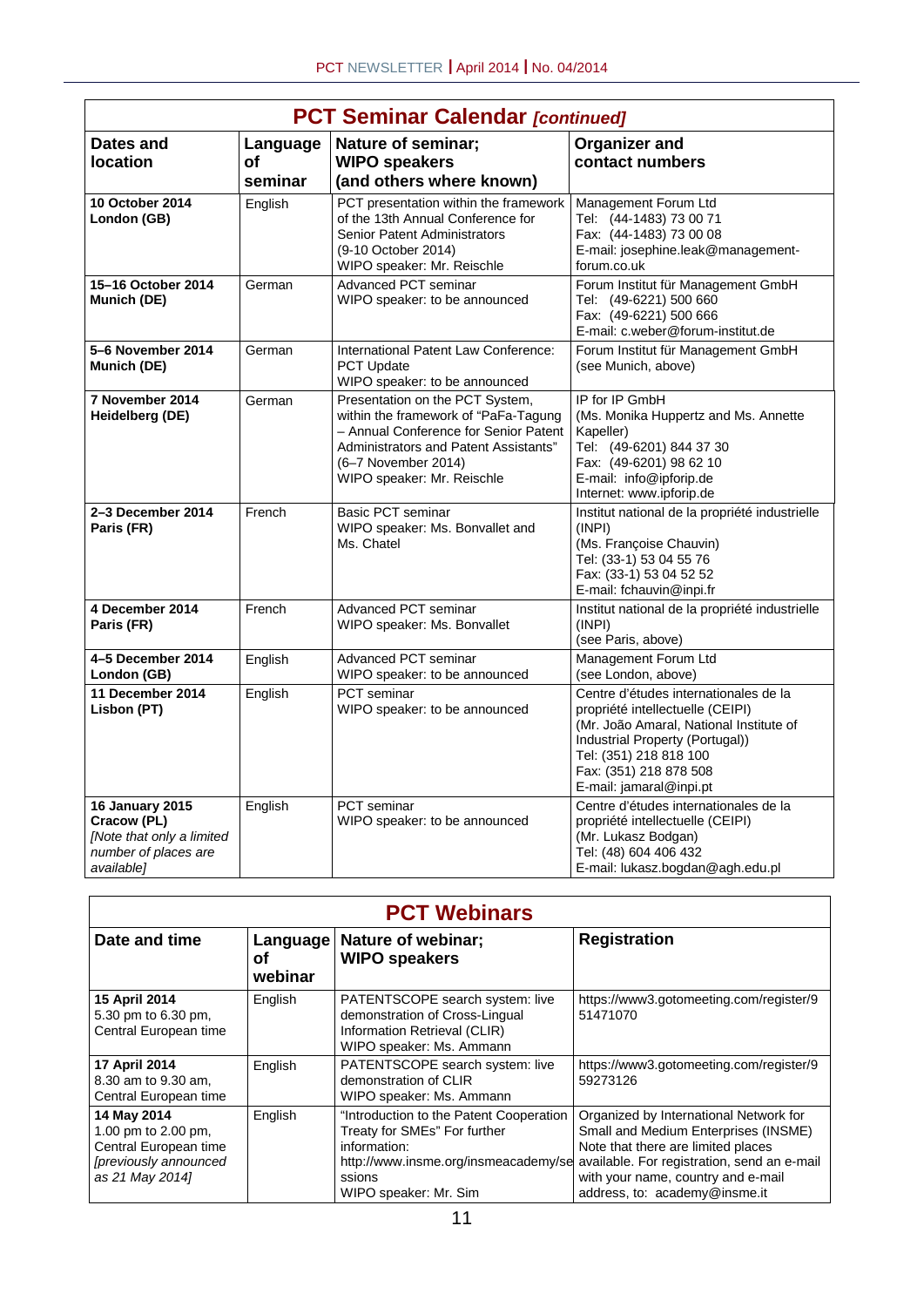#### **PCT Fee Tables**

#### **(amounts on 1 April 2014, unless otherwise indicated)**

The following Tables show the amounts and currencies of the main PCT fees which are payable to the receiving Offices (ROs) and the International Preliminary Examining Authorities (IPEAs) during the international phase under Chapter I (Tables I(a) and I(b)) and under Chapter II (Table II). Fees which are payable only in particular circumstances are not shown; nor are details of certain reductions and refunds which may be available; such information can be found in the *PCT Applicant's Guide,* Annexes C, D and E. Note that all amounts are subject to change due to variations in the fees themselves or fluctuations in exchange rates. The international filing fee may be reduced by CHF 100, 200 or 300 where the international application, or part of the international application, is filed in electronic form, as prescribed under Item 4(a), (b), (c) and (d) of the Schedule of Fees (annexed to the Regulations under the PCT) and the *PCT Applicant's Guide*, paragraph 5.189. A 90% reduction in the international filing fee (including the fee per sheet over 30) and the handling fee, as well as an exemption from the transmittal fee payable to the International Bureau as receiving Office, is also available to applicants from certain States—see footnotes 2 and 15. (Note that if the CHF 100, 200 or 300 reduction, as the case may be, and the 90% reduction are applicable, the 90% reduction is calculated *after* the CHF 100, 200 or 300 reduction.) The footnotes to the Fee Tables follow Table II.

#### *Key to abbreviations used in fee tables:*

| eq          | equivalent of $-$                | <b>BRL</b> | Brazilian real         | <b>HRK</b> | Croatian kuna      | MAD        | Moroccan dirham     | THB        | Baht                       |
|-------------|----------------------------------|------------|------------------------|------------|--------------------|------------|---------------------|------------|----------------------------|
| <b>IPEA</b> | <b>International Preliminary</b> | <b>BYR</b> | Belarusian rouble      | <b>HUF</b> | Hungarian forint   | MKD        | Macedonian denar    | TJS        | Tajik somoni               |
|             | <b>Examining Authority</b>       | <b>BZD</b> | Belize dollar          | <b>IDR</b> | Indonesian rupiah  |            | MWK Malawian kwacha | TND        | Tunisian dinar             |
| <b>ISA</b>  | <b>International Searching</b>   | CAD        | Canadian dollar        | <b>ILS</b> | New Israeli shegel | <b>MXN</b> | Mexican peso        | TTD        | <b>Trinidad and Tobago</b> |
|             | Authority                        | <b>CHF</b> | Swiss franc            | <b>INR</b> | Indian rupee       | <b>MYR</b> | Malaysian ringgit   |            | dollar                     |
| <b>RO</b>   | receiving Office                 | <b>CLP</b> | Chilean peso           | <b>IRR</b> | Iranian Rial       | <b>NOK</b> | Norwegian krone     | <b>UAH</b> | Ukrainian hryvnia          |
|             |                                  | <b>CNY</b> | Yuan renminbi          | <b>ISK</b> | Icelandic krona    | <b>NZD</b> | New Zealand dollar  | <b>USD</b> | US dollar                  |
| Currencies: |                                  | <b>COP</b> | Colombian peso         | <b>JPY</b> | Japanese yen       | <b>PEN</b> | Nuevo sol           | <b>VND</b> | Vietnamese dong            |
|             |                                  | CUC.       | Cuban convertible peso | <b>KES</b> | Kenyan shilling    | <b>PGK</b> | Kina                | <b>XAF</b> | CFA franc BEAC             |
| ALL         | Albanian lek                     | CZK        | Czech koruna           | <b>KGS</b> | Kyrgyz som         | PHP        | Philippine peso     | ZAR.       | South African rand         |
| AMD         | Armenian dram                    | <b>DKK</b> | Danish krone           | <b>KPW</b> | Won                | <b>PLN</b> | Polish zloty        | ZWD        | Zimbabwe dollar            |
| AUD.        | Australian dollar                | <b>DZD</b> | Algerian dinar         | <b>KRW</b> | Won                | <b>RON</b> | New leu             |            |                            |
| AZN         | Azerbaijani manat                | EGP        | Eqyptian pound         | <b>KZT</b> | Kazakh tenge       | <b>RSD</b> | Serbian dinar       |            |                            |
| <b>BAM</b>  | Convertible mark                 | <b>EUR</b> | Euro                   | LSL        | Lesotho loti       | <b>RUB</b> | Russian rouble      |            |                            |
| <b>BGN</b>  | <b>Bulgarian lev</b>             | <b>GBP</b> | Pound sterling         | LTL        | Lithuanian litas   | <b>SDG</b> | Sudanese pound      |            |                            |
| <b>BHD</b>  | Bahraini dinar                   | <b>GHS</b> | Ghanaian cedi          | LVL        | Latvian lat        | <b>SEK</b> | Swedish krona       |            |                            |
| <b>BND</b>  | Brunei dollar                    | <b>GTQ</b> | Quetzal                | <b>LYD</b> | Libvan dinar       | SGD        | Singapore dollar    |            |                            |

#### **Table I(a) — Transmittal and international filing fees**

|           | (amounts on 1 April 2014, unless otherwise indicated) |             |                           |                                |                                        |                                                  |                                                              |                          |                         |
|-----------|-------------------------------------------------------|-------------|---------------------------|--------------------------------|----------------------------------------|--------------------------------------------------|--------------------------------------------------------------|--------------------------|-------------------------|
| <b>RO</b> | Transmittal fee <sup>1</sup>                          |             | filing fee <sup>1,2</sup> | International                  | Fee per<br>sheet                       |                                                  | E-filing reductions according to<br><b>Schedule of Fees:</b> |                          | Competent<br>$ISA(s)^4$ |
|           |                                                       |             | (CHF 1,330)               |                                | over 30 <sup>1, 2, 3</sup><br>(CHF 15) | Items $4(a)^5$<br>and $(b)^6$<br>(CHF 100)       | Item $4(c)^{7}$<br>(CHF 200) (CHF 300)                       | Item $4(d)^8$            |                         |
| AG        | Information not yet available                         |             |                           |                                |                                        |                                                  |                                                              |                          | CA                      |
| <b>AL</b> | <b>ALL</b>                                            | 9,000       | <b>CHF</b>                | 1,330                          | 15                                     | $\qquad \qquad -$                                | —                                                            | $\qquad \qquad -$        | EP                      |
| AM        | <b>AMD</b>                                            | 32,000      | <b>USD</b>                | 1,471                          | 17                                     | 111                                              |                                                              |                          | EP RU                   |
| <b>AP</b> | <b>USD</b>                                            | 50          | <b>USD</b>                | 1,471                          | 17                                     | 111                                              | —                                                            |                          | AT EP SE                |
|           | (or eq in local currency)                             |             |                           |                                |                                        |                                                  |                                                              |                          |                         |
| <b>AT</b> | <b>EUR</b>                                            | 50          | <b>EUR</b>                | 1,084                          | 12                                     | $\qquad \qquad -$                                | 163                                                          | 244                      | EP                      |
| AU        | <b>AUD</b>                                            | 200         | <b>AUD</b>                | 1,559                          | 18                                     | 117                                              | 234                                                          | 352                      | AU KR                   |
|           |                                                       |             | (from 1.5.14:             | 1,657                          | (19)                                   | (125)                                            | (249)                                                        | (374)                    |                         |
| AZ        | <b>AZN</b>                                            | 10          | <b>USD</b>                | 1,471                          | 17                                     |                                                  |                                                              | $\overline{\phantom{0}}$ | EP RU                   |
| BA        | <b>BAM</b>                                            | 50          | <b>EUR</b>                | 1,084                          | 12                                     | 81                                               |                                                              |                          | EP                      |
| <b>BE</b> | <b>EUR</b>                                            | 40          | <b>EUR</b>                | 1,084                          | 12                                     | 81                                               | $\overline{\phantom{0}}$                                     | $\overline{\phantom{0}}$ | EP                      |
| <b>BG</b> | <b>BGN</b>                                            | 80          | <b>BGN</b>                | eq CHF 1,330                   | eq CHF 15                              | eg CHF 100                                       | $\overline{\phantom{0}}$                                     | $\qquad \qquad -$        | EP RU                   |
| <b>BH</b> | <b>BHD</b>                                            | 70          | <b>USD</b>                | 1,471                          | 17                                     |                                                  | $\overline{\phantom{0}}$                                     | $\overline{a}$           | AT EP US                |
| <b>BN</b> | <b>BND</b>                                            | 150         | <b>BND</b>                | eq CHF 1,330                   | eq CHF 15                              | eq CHF 100                                       | —                                                            | $\overline{\phantom{0}}$ | AT AU EP KR             |
| <b>BR</b> | BRL <sup>9</sup>                                      | online: 175 | <b>BRL</b>                | eq CHF 1,330                   | eq CHF 15                              | eq CHF 100                                       | —                                                            | $\overline{\phantom{m}}$ | AT BR EP SE US          |
|           | on paper: 235                                         |             |                           |                                |                                        |                                                  |                                                              |                          |                         |
| <b>BW</b> | $\text{USD}^{10}$                                     |             | <b>USD</b>                | 1,471                          | 17                                     | 111                                              | $\overline{\phantom{0}}$                                     | $\qquad \qquad -$        | EP                      |
| <b>BY</b> | BYR eq USD                                            | 70          | <b>USD</b>                | 1,471                          | 17                                     | $\overline{\phantom{0}}$                         | $\qquad \qquad -$                                            | $\qquad \qquad -$        | EP RU                   |
| <b>BZ</b> | <b>BZD</b>                                            | 300         | <b>USD</b>                | 1,471                          | 17                                     | 111                                              | $\overline{\phantom{0}}$                                     | $\overline{\phantom{0}}$ | CA EP                   |
| CA        | <b>CAD</b>                                            | 300         | CAD                       | 1,517                          | 17                                     | 114                                              | 228                                                          | 342                      | CA                      |
|           |                                                       |             | (from 1.5.14:             | 1,638                          | (18)                                   | (123)                                            | (246)                                                        | (369)                    |                         |
| <b>CH</b> | <b>CHF</b>                                            | 100         | <b>CHF</b>                | 1,330                          | 15                                     | 100                                              |                                                              |                          | EP                      |
| <b>CL</b> | CLP eq $\text{USD}^{11}$                              | 130         |                           | CLP eq $\text{USD}^{11}$ 1,471 |                                        | eq USD <sup>11</sup> 17 eq USD <sup>11</sup> 111 |                                                              |                          | EP ES KR US             |
| CN        | <b>CNY</b>                                            | 500         |                           | <b>CNY</b> eq CHF 1,330        | eq CHF 15                              | eq CHF 100                                       | eq CHF 200                                                   | eq CHF 300               | CN                      |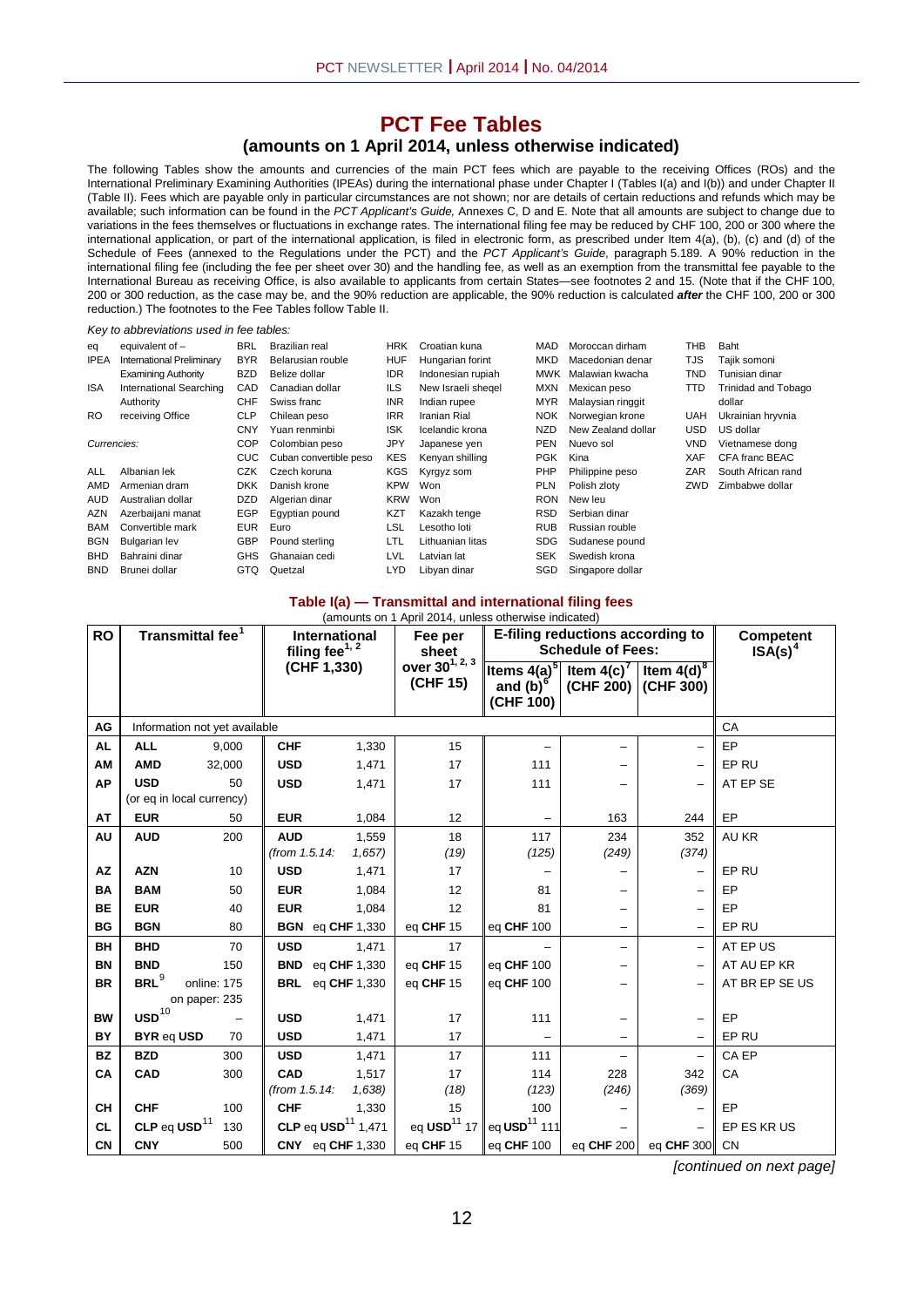|                              |                                         |                                  | (amounts on 1 April 2014, unless otherwise indicated) |                                    |                            |                               |                                                              |                          |                           |
|------------------------------|-----------------------------------------|----------------------------------|-------------------------------------------------------|------------------------------------|----------------------------|-------------------------------|--------------------------------------------------------------|--------------------------|---------------------------|
| <b>RO</b>                    |                                         | Transmittal fee <sup>1</sup>     |                                                       | International<br>filing fee $1, 2$ | Fee per<br>sheet           |                               | E-filing reductions according to<br><b>Schedule of Fees:</b> |                          | Competent<br>$ISA(s)^4$   |
|                              |                                         |                                  |                                                       |                                    | over 30 <sup>1, 2, 3</sup> | Items $4(a)^5$<br>and $(b)^6$ | Item $4(c)^7$                                                | Item $4(d)^8$            |                           |
| CO                           | <b>COP</b>                              | 865,000 <sup>12</sup>            | <b>COP</b>                                            | eq CHF 1,330                       | eq CHF 15                  | eq CHF 100                    | $\overline{\phantom{0}}$                                     | $\qquad \qquad -$        | AT, BR, EP, ES, RU        |
| CR                           | <b>USD</b>                              | 250                              | <b>USD</b>                                            | 1,471                              | 17                         | 111                           |                                                              | $\qquad \qquad -$        | EP ES                     |
| CU                           | <b>CUC</b>                              | 200                              | <b>CUC</b>                                            | 1,471                              | 17                         | 111                           |                                                              | $\qquad \qquad -$        | AT EP ES RU               |
| СY                           | <b>EUR</b>                              | 128.15                           | <b>EUR</b>                                            | 1,084                              | 12                         |                               |                                                              | $\qquad \qquad -$        | EP                        |
| CZ                           | <b>CZK</b>                              | 1,500                            | <b>EUR</b>                                            | 1,084                              | 12                         | 81                            |                                                              | —                        | EP                        |
| DE                           | <b>EUR</b>                              | 90                               | <b>EUR</b>                                            | 1,084                              | 12                         | 81                            | 163                                                          | 244                      | EP                        |
| <b>DK</b>                    | <b>DKK</b>                              | 1,500                            | <b>DKK</b>                                            | 8,090                              | 90                         | 610                           | 1,220                                                        | 1,820                    | EP SE XN                  |
| DM                           |                                         | Information not yet available    |                                                       |                                    |                            |                               |                                                              |                          |                           |
| DO                           | <b>USD</b>                              | 275                              | <b>USD</b>                                            | 1,471                              | 17                         | 111                           |                                                              |                          | EP ES US                  |
| <b>DZ</b>                    | <b>DZD</b>                              | None                             | <b>CHF</b>                                            | 1,330                              | 15                         | 100                           |                                                              | $\qquad \qquad -$        | AT EP                     |
| ΕA                           | <b>RUB</b>                              | 1,600                            | <b>USD</b>                                            | 1,471                              | 17                         | 111                           | $\overline{a}$                                               | $\overline{\phantom{0}}$ | EP RU                     |
| EC                           | $\text{USD}^{10}$                       |                                  | <b>USD</b>                                            | 1,471                              | 17                         | 111                           |                                                              | $\overline{\phantom{0}}$ | EP ES                     |
| EE                           | <b>EUR</b>                              | 115.04                           | <b>EUR</b>                                            | 1,084                              | 12                         | 81                            |                                                              | $\overline{\phantom{0}}$ | EP                        |
| EG                           | <b>USD</b>                              | 142                              | <b>USD</b>                                            | 1,471                              | 17                         | 111                           |                                                              | $\overline{\phantom{0}}$ | AT EG EP US               |
| EP                           | <b>EUR</b>                              | 130                              | <b>EUR</b>                                            | 1,084                              | 12                         | $\overline{\phantom{0}}$      | 163                                                          | 244                      | EP                        |
| ES                           | <b>EUR</b>                              | 74.25                            | <b>EUR</b>                                            | 1,084                              | 12                         | 81                            | 163                                                          | 244                      | EP ES                     |
| FI.                          | <b>EUR</b>                              | 135                              | <b>EUR</b>                                            | 1,084                              | 12                         |                               | 163                                                          | 244                      | EP FI SE                  |
| FR                           | <b>EUR</b>                              | 60                               | <b>EUR</b>                                            | 1,084                              | 12                         | 81                            | 163                                                          | 244                      | EP                        |
| GВ                           | <b>GBP</b>                              | 75                               | <b>GBP</b>                                            | 914                                | 10                         |                               | 138                                                          | 206                      | EP                        |
| ${\ensuremath{\mathsf{GD}}}$ |                                         | Information not yet available    |                                                       |                                    |                            |                               |                                                              |                          |                           |
| <b>GE</b>                    | $USD$ <sup>13</sup>                     | 100                              | <b>USD</b>                                            | 1,471                              | 17                         | 111                           |                                                              | $\qquad \qquad -$        | EP RU                     |
| GH                           |                                         | GHS <sup>14</sup> 2,500 or 5,000 | <b>USD</b>                                            | 1,471                              | 17                         |                               |                                                              | $\qquad \qquad -$        | AT AU CN EP SE            |
| <b>GR</b>                    | <b>EUR</b>                              | 115                              | <b>EUR</b>                                            | 1,084                              | 12                         | 81                            |                                                              | $\overline{\phantom{0}}$ | EP                        |
| GT                           | GTQ eq USD                              | 250                              | <b>USD</b>                                            | 1,471                              | 17                         | 111                           |                                                              | $\overline{\phantom{0}}$ | AT BR EP ES US            |
| ΗN                           | <b>USD</b>                              | 200                              | <b>USD</b>                                            | 1,471                              | 17                         | 111                           |                                                              | $\overline{\phantom{0}}$ | EP ES                     |
| HR                           | <b>HRK</b>                              | 200                              |                                                       | HRK eq CHF 1,330                   | eq CHF 15                  | eq CHF 100                    | eq CHF 200                                                   | eq CHF 300               | EP                        |
| HU                           | <b>HUF</b>                              | 11,800                           | <b>HUF</b>                                            | 320,000                            | <b>HUF 3,600</b>           | HUF 24,100                    |                                                              | -                        | EP RU                     |
|                              |                                         |                                  |                                                       | (from 1.6.14: 341,400)             | (3,900)                    | (25, 700)                     | $(-)$                                                        | $(-)$                    |                           |
| IB                           | ${\rm CHF}^{15}$<br>or ${\sf EUR}^{15}$ | 100                              | <b>CHF</b>                                            | 1,330                              | 15                         | 100                           | 200                                                          | 300                      | See footnote 16           |
|                              | or $\text{USD}^{15}$                    | 81<br>111                        | or EUR<br>or USD                                      | 1,084<br>1,471                     | 12<br>17                   | 81<br>111                     | 163<br>221                                                   | 244<br>332               |                           |
| ID                           | <b>IDR</b>                              | 1,000,000                        | <b>IDR</b>                                            | eq CHF 1,330                       | eq CHF 15                  | eq CHF 100                    |                                                              | —                        | AU EP JP KR RU            |
| IΕ                           | <b>EUR</b>                              | 76                               | <b>EUR</b>                                            | 1,084                              | 12                         | 81                            |                                                              | $\qquad \qquad -$        | EP                        |
| IL.                          | <b>ILS</b>                              | 556                              | <b>USD</b>                                            | 1,471                              | 17                         | 111                           | 221                                                          | 332                      | EP IL US                  |
| IN                           | <b>INR</b>                              | 8,000                            | <b>USD</b>                                            | 1,471                              | 17                         | 111                           |                                                              |                          | AT AU CN EP IN SE         |
|                              |                                         | (filing by indiv: 2,000)         |                                                       |                                    |                            |                               |                                                              |                          | US                        |
| IR                           | $IRR$ <sup>10</sup>                     |                                  | <b>IRR</b>                                            | eq CHF 1,330                       | eq CHF 15                  |                               |                                                              | $\qquad \qquad -$        | EP RU                     |
| IS                           | <b>ISK</b>                              | 15,000                           | <b>ISK</b>                                            | 177,900                            | 2,000                      | 13,400                        | 26,700                                                       | 40,100                   | EP SE XN                  |
| ΙT                           | <b>EUR</b>                              | 30.99                            | <b>EUR</b>                                            | 1,084                              | 12                         |                               |                                                              | $\qquad \qquad -$        | EP                        |
| <b>JP</b>                    | <b>JPY</b>                              | 10,000                           | <b>JPY</b>                                            | 154,800                            | 1,700                      | 11,600                        |                                                              | 34,900                   | EP JP                     |
| KE                           | plus cost of mailing                    | USD 250 (or KES equiv)           | <b>USD</b>                                            | 1,471                              | 17                         | 111                           |                                                              |                          | AT AU CN EP SE            |
| ΚG                           | KGS eq USD                              | 100                              | <b>USD</b>                                            | 1,471                              | 17                         | 111                           |                                                              | $\qquad \qquad -$        | EP RU                     |
| ΚN                           |                                         | Information not yet available    |                                                       |                                    |                            |                               |                                                              |                          | EP                        |
| ΚP                           | <b>KPW eq CHF</b>                       | 50                               |                                                       | KPW eq CHF $1,330$                 | eq $CHF$ 15                | eq CHF 100                    | $\overline{\phantom{0}}$                                     | $\overline{\phantom{0}}$ | AT CN RU                  |
| KR                           | <b>KRW</b>                              | 45,000                           | <b>CHF</b>                                            | 1,330                              | 15                         | 100                           | $\overbrace{\phantom{123221111}}$                            | 300                      | AT AU JP <sup>17</sup> KR |
| KZ                           | <b>KZT</b>                              | $8,243^{18}$                     | <b>USD</b>                                            | 1,471                              | 17                         | 111                           |                                                              | $\qquad \qquad -$        | EP RU                     |
| LR                           | <b>USD</b>                              | 45                               | <b>USD</b>                                            | 1,471                              | 17                         |                               | $\overline{\phantom{0}}$                                     | $\qquad \qquad -$        | AT AU CN EP SE            |
| <b>LS</b>                    | $LSL^{10}$                              |                                  | <b>LSL</b>                                            | eq CHF 1,330                       | eq CHF 15                  |                               |                                                              | $\overline{\phantom{0}}$ | AT EP                     |
| LT.                          | <b>LTL</b>                              | 320                              | <b>EUR</b>                                            | 1,084                              | 12                         | 81                            | 163                                                          | 244                      | EP RU                     |
|                              |                                         |                                  |                                                       |                                    |                            |                               |                                                              |                          |                           |

#### **Table I(a) — Transmittal and international filing fees** *[continued]*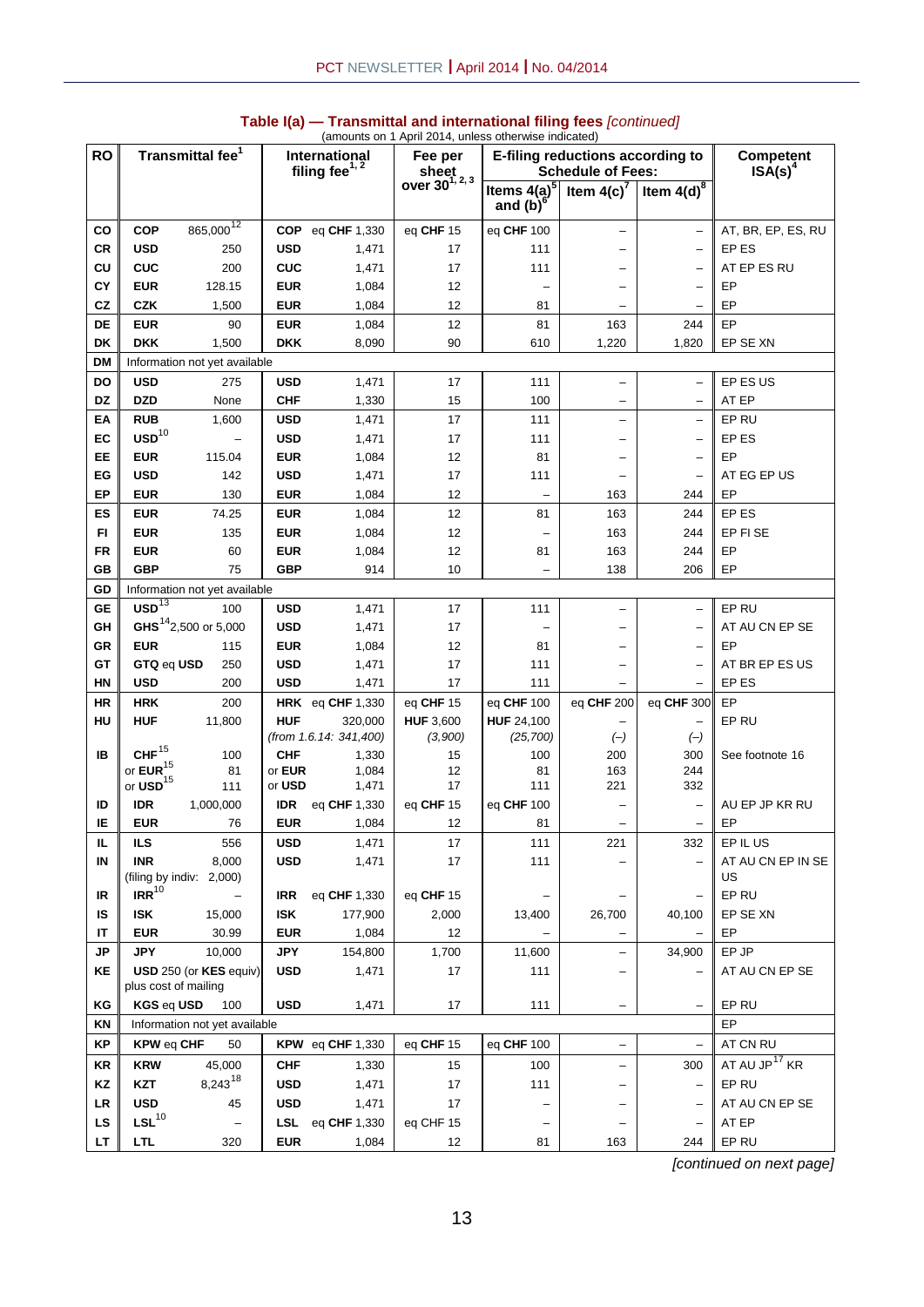| <b>RO</b>       | Transmittal fee <sup>1</sup>                                               |                                                                | International<br>filing fee $1, 2$ |                                  | (amounts on 1 April 2014, unless otherwise indicated)<br>Fee per |                                 | E-filing reductions according to          |                          | Competent               |
|-----------------|----------------------------------------------------------------------------|----------------------------------------------------------------|------------------------------------|----------------------------------|------------------------------------------------------------------|---------------------------------|-------------------------------------------|--------------------------|-------------------------|
|                 |                                                                            |                                                                |                                    |                                  | sheet<br>over 30 <sup>1, 2, 3</sup>                              | Items $4(a)^5$                  | <b>Schedule of Fees:</b><br>Item $4(c)^7$ | Item $4(d)^8$            | $ISA(s)^4$              |
|                 |                                                                            |                                                                |                                    |                                  |                                                                  | and $(b)^6$                     |                                           |                          |                         |
| LU              | <b>EUR</b>                                                                 | 19                                                             | <b>EUR</b>                         | 1,084                            | 12                                                               |                                 | $\overline{\phantom{0}}$                  | $\qquad \qquad -$        | EP                      |
| LV              | <b>EUR</b>                                                                 | 68.87                                                          | <b>EUR</b>                         | 1,084                            | 12                                                               | 81                              |                                           | $\qquad \qquad -$        | EP RU                   |
| LY              | $LYD^{10}$                                                                 |                                                                | <b>CHF</b>                         | 1,330                            | 15                                                               | 100                             |                                           | $\overline{\phantom{0}}$ | AT EP                   |
| MA              | <b>MAD</b>                                                                 | $600^{19}$                                                     | <b>CHF</b>                         | 1,330                            | 15                                                               |                                 |                                           | $\qquad \qquad -$        | AT EP RU SE             |
| МC              | <b>EUR</b>                                                                 | $54^{20}$                                                      | <b>EUR</b>                         | 1,084                            | 12                                                               |                                 |                                           | $\qquad \qquad -$        | EP                      |
| <b>MD</b>       | <b>EUR</b>                                                                 | 100                                                            | <b>USD</b>                         | 1,471                            | 17                                                               | 111                             | $\overline{\phantom{0}}$                  | $\qquad \qquad -$        | EP RU                   |
| MΚ              | <b>MKD</b>                                                                 | 2,700                                                          |                                    | MKD eq CHF 1,330                 | eq CHF 15                                                        | eq <b>CHF</b> 100               | $\overline{\phantom{0}}$                  | $\overline{\phantom{0}}$ | EP                      |
| MN              |                                                                            | None                                                           | <b>CHF</b>                         | 1,330                            | 15                                                               | 100                             |                                           | $\qquad \qquad -$        | EP KR RU                |
| MT              | <b>EUR</b>                                                                 | 55                                                             | <b>EUR</b>                         | 1,084                            | 12                                                               | 81                              |                                           | $\qquad \qquad -$        | EP                      |
| <b>MW</b>       | <b>MWK</b>                                                                 | 6,000                                                          | <b>MWK</b>                         | 550,000                          | 6,200                                                            | 41,400                          |                                           | $\overline{\phantom{0}}$ | EP                      |
| <b>MX</b>       | <b>USD</b>                                                                 | $323.70^{21}$                                                  | <b>USD</b>                         | 1,471                            | 17                                                               | 111                             |                                           |                          | EP ES SE US             |
| MΥ              | <b>MYR</b> 500 (e-filing) $\frac{22}{22}$<br>550 (paper filing)            |                                                                |                                    | MYR eq CHF 1,330                 | eq CHF 15                                                        | $\overline{\phantom{0}}$        | eq CHF 200                                | eq CHF 300               | AU EP JP KR             |
| ΝI              | <b>USD</b>                                                                 | 200                                                            | <b>USD</b>                         | 1,471                            | 17                                                               | 111                             |                                           | $\qquad \qquad -$        | EP ES                   |
| <b>NL</b>       | <b>EUR</b>                                                                 | 50                                                             | <b>EUR</b>                         | 1,084                            | 12                                                               |                                 | 163                                       | 244                      | EP                      |
| NO              | <b>NOK</b>                                                                 | 750                                                            | <b>NOK</b>                         | 8,780                            | 100                                                              |                                 | 1,320                                     | 1,980                    | EP SE XN                |
| <b>NZ</b>       | <b>NZD</b>                                                                 | $180^{23}$                                                     | <b>NZD</b>                         | 1,767                            | 20                                                               | 133                             |                                           |                          | AU EP KR US             |
| ΟA              | $XAF$ <sup>10</sup>                                                        |                                                                | <b>XAF</b>                         | eq CHF 1,330                     | eq CHF 15                                                        |                                 |                                           | $\overline{\phantom{0}}$ | AT EP RUSE              |
| <b>PA</b>       | <b>USD</b>                                                                 | 200                                                            | <b>USD</b>                         | 1,471                            | 17                                                               | 111                             |                                           | $\qquad \qquad -$        | BR EP ES US             |
| <b>PE</b>       | <b>PEN</b>                                                                 | 233.35                                                         | <b>PEN</b>                         | eq <b>USD</b> 1,471              | eq USD 17                                                        | eq <b>USD</b> 111               |                                           | $\qquad \qquad -$        | AT EP ES KR US          |
| PG              | <b>PGK</b>                                                                 | 250                                                            | <b>USD</b>                         | 1,471                            | 17                                                               | 111                             |                                           | $\overline{\phantom{0}}$ | AU                      |
| PH              | <b>PHP</b>                                                                 | 3,500                                                          | <b>USD</b>                         | 1,471                            | 17                                                               | 111                             | 221                                       | 332                      | AU EP JP KR US          |
| <b>PL</b><br>PT | <b>PLN</b><br><b>EUR</b>                                                   | 300                                                            | <b>PLN</b><br><b>EUR</b>           | eq CHF 1,330                     | eq CHF 15<br>12                                                  | 81                              | eq CHF 200<br>163                         | eq CHF 300<br>244        | EP<br>EP                |
| QA              |                                                                            | 20.85                                                          |                                    | 1,084                            |                                                                  |                                 |                                           |                          |                         |
| RO              | Information not yet available<br><b>RON</b>                                | 360                                                            | <b>EUR</b>                         | 1,084                            | 12                                                               | 81                              | 163                                       | 244                      | EP RU                   |
| <b>RS</b>       | <b>RSD</b>                                                                 | $7,020^{24}$                                                   | <b>RSD</b>                         | eq CHF 1,330                     | eq CHF 15                                                        | eq CHF 100                      | $\qquad \qquad -$                         | $\qquad \qquad -$        | EP                      |
| <b>RU</b>       | <b>RUB</b>                                                                 | 850                                                            | <b>USD</b>                         | 1,471                            | 17                                                               | 111                             |                                           |                          | EP RU                   |
| <b>RW</b>       | Information not yet available                                              |                                                                |                                    |                                  |                                                                  |                                 |                                           |                          |                         |
| SA              | <b>USD</b>                                                                 | 100                                                            | <b>USD</b>                         | 1,471                            | 17                                                               | 111                             | $\overline{\phantom{0}}$                  | $\qquad \qquad -$        | CA EG EP RU             |
| <b>SC</b>       | $\text{USD}^{\rm 10}$                                                      |                                                                | <b>USD</b>                         | 1,471                            | 17                                                               |                                 |                                           |                          | EP                      |
| SD              | <b>SDG</b>                                                                 | 50                                                             | SDG                                | eq CHF 1,330                     | eq CHF 15                                                        | $\overline{\phantom{0}}$        |                                           | $\equiv$                 | EP                      |
| <b>SE</b>       | <b>SEK</b>                                                                 | 1,200                                                          | <b>SEK</b>                         | 9,440                            | 110                                                              | 710                             | 1,420                                     | 2,130                    | EP SE XN                |
| SG              | <b>SGD</b>                                                                 | 150                                                            | SGD                                | 1,835                            | 21                                                               | 138                             |                                           | $\overline{\phantom{0}}$ | AT AU EP JP KR          |
| SI              | <b>EUR</b>                                                                 | 91                                                             | <b>EUR</b>                         | 1,084                            | 12                                                               | 81                              |                                           | $\overline{\phantom{0}}$ | EP                      |
| SK              | <b>EUR</b>                                                                 | $66^{25}$                                                      | EUR                                | 1,084                            | 12                                                               | 81                              | 163                                       | 244                      | EP                      |
| SΜ              | <b>EUR</b>                                                                 | 70                                                             | <b>EUR</b>                         | 1,084                            | 12                                                               |                                 | $\overline{\phantom{0}}$                  | $\qquad \qquad -$        | EP                      |
| SV              | <b>USD</b>                                                                 | 200                                                            | <b>USD</b>                         | 1,471                            | 17                                                               | 111                             |                                           | $\overline{\phantom{0}}$ | EP ES                   |
| SY              | $\text{USD}^{10}$                                                          | $\overline{\phantom{0}}$                                       | <b>USD</b>                         | 1,471                            | 17                                                               | 111                             | —                                         | $\qquad \qquad -$        | AT EP RU                |
| TН              | THB                                                                        | 3,000                                                          | THB                                | eq CHF 1,330                     | eq CHF 15                                                        | eq CHF 100                      | —                                         | $\overline{\phantom{m}}$ | AU CN EP JP KR US       |
| TJ              | TJS <sup>10</sup>                                                          | $\overline{\phantom{m}}$                                       | <b>USD</b>                         | 1,471                            | 17                                                               |                                 | —                                         |                          | EP RU                   |
| TМ              | $USD^{10}$<br>TND <sup>10</sup>                                            |                                                                | USD                                | 1,471                            | 17                                                               | 111                             | $\overline{\phantom{0}}$                  | $\qquad \qquad -$        | EP RU                   |
| <b>TN</b><br>TR |                                                                            |                                                                | <b>CHF</b><br><b>CHF</b>           | 1,330<br>1,330                   | 15<br>15                                                         | $\overline{\phantom{a}}$<br>100 | —                                         | $\qquad \qquad -$        | EP<br>EP                |
| <b>TT</b>       | <b>TTD</b>                                                                 | None<br>750                                                    | <b>USD</b>                         | 1,471                            | 17                                                               | 111                             | —<br>—                                    | $\qquad \qquad -$        | AT EP SE US             |
| <b>UA</b>       | <b>UAH</b> or                                                              |                                                                | USD (or                            |                                  |                                                                  |                                 |                                           |                          | EP RU                   |
|                 | eq EUR or $\text{USD}^{26}$ 1,300                                          |                                                                |                                    | eq UAH or EUR) 1,471             | 17                                                               | 111                             |                                           |                          |                         |
| US              | <b>USD</b><br>small entity <sup>28</sup> :<br>migro entity <sup>28</sup> . | $\begin{array}{r} 240^{27} \\ 120^{27} \\ 60^{27} \end{array}$ | <b>USD</b>                         | 1,471                            | 17                                                               | 111                             | 221                                       | $\qquad \qquad -$        | AU EP KR RU US          |
|                 | micro entity <sup>20</sup> :                                               |                                                                |                                    |                                  |                                                                  |                                 |                                           |                          |                         |
| <b>UZ</b>       | $\text{USD}^{\mathrm{10}}$                                                 |                                                                | <b>USD</b>                         | 1,471                            | 17                                                               | 111                             |                                           | $\qquad \qquad -$        | EP RU                   |
| VN              | VND eq USD                                                                 | 150                                                            | <b>VND</b>                         | eq CHF 1,330                     | eq CHF 15                                                        |                                 |                                           |                          | AT AU EP JP KR RU<br>SE |
| ΖA              | ZAR                                                                        | 500                                                            | <b>ZAR</b>                         | 14,690<br>(from 1.5.14 : 15,860) | 170<br>(180)                                                     | 1,100<br>(1, 190)               |                                           |                          | AT AU EP US             |
| ΖM              | <b>USD</b>                                                                 | 50                                                             | <b>USD</b>                         | 1,471                            | 17                                                               |                                 |                                           | $\qquad \qquad -$        | AT SE                   |
| ZW              | ZWD                                                                        | 6,000                                                          |                                    | <b>ZWD</b> eq USD 1,471          | eq USD 17                                                        | eq <b>USD</b> 111               |                                           |                          | AT AU CN EP RU          |

#### **Table I(a) — Transmittal and international filing fees** *[continued]*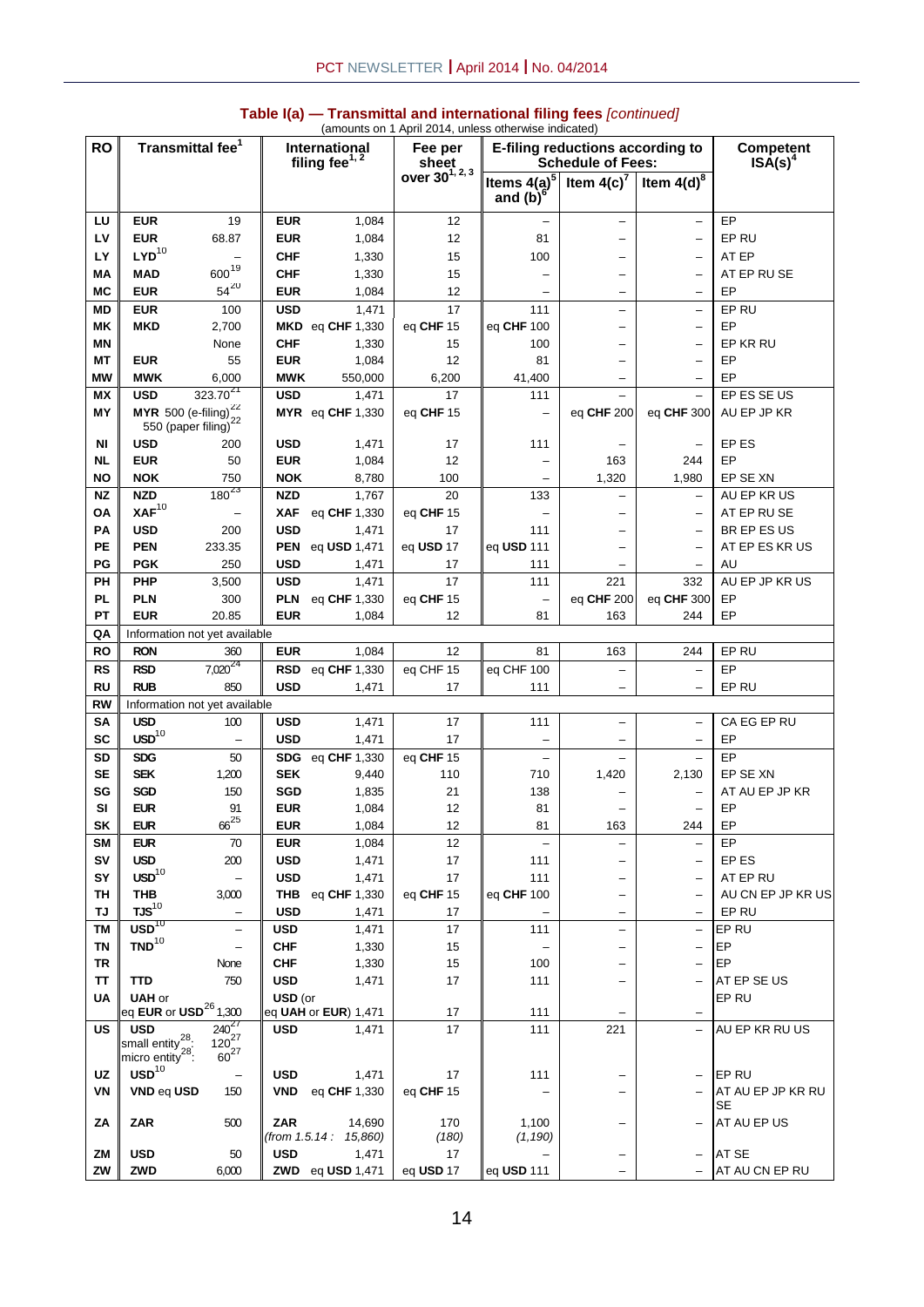| <b>ISA</b>           |                   |                                                      |            |                                            |            | (amounts on 1 April 2014, unless otherwise indicated) | Search fee <sup>1</sup> |                      |            |         |            |         |
|----------------------|-------------------|------------------------------------------------------|------------|--------------------------------------------|------------|-------------------------------------------------------|-------------------------|----------------------|------------|---------|------------|---------|
| AT <sup>29</sup>     | <b>EUR</b>        | 1,785                                                | <b>CHF</b> | 2,190                                      |            | <b>KRW</b> 2,599,000                                  | SGD                     | 3,020                | <b>USD</b> | 2,423   | ZAR*       | 24,190  |
|                      | *(from 1.5.14:    |                                                      | ZAR        | 26,260)                                    |            |                                                       |                         |                      |            |         |            |         |
| AU                   | <b>AUD</b>        | 2,200                                                | CHF*       | 1,877                                      | EUR*       | 1,529                                                 |                         | <b>KRW</b> 2,070,000 | NZD**      | 2,493   | <b>SGD</b> | 2,590   |
|                      | USD**             | 2,076                                                | ZAR        | 20,730                                     |            |                                                       |                         |                      |            |         |            |         |
|                      | *(from $1.5.14$ : |                                                      | <b>CHF</b> | 1,765                                      | EUR        | 1,449                                                 | <b>USD</b>              | 1,972)               |            |         |            |         |
|                      | **(from 1.6.14:   |                                                      | <b>NZD</b> | 2,345)                                     |            |                                                       |                         |                      |            |         |            |         |
| $BR^{30}$            | BRL               | 2,250                                                | CHF        | 853                                        | <b>EUR</b> | 697                                                   | <b>USD</b>              | 954                  |            |         |            |         |
| CA                   | <b>CAD</b>        | 1,600                                                | CHF*       | 1,403                                      | EUR*       | 1,143                                                 | USD*                    | 1,552                |            |         |            |         |
|                      | *(from 1.5.14:    |                                                      | <b>CHF</b> | 1,299                                      | <b>EUR</b> | 1,066                                                 | <b>USD</b>              | 1,442)               |            |         |            |         |
| CN                   | <b>CNY</b>        | 2,100                                                | <b>CHF</b> | 310                                        | <b>EUR</b> | 253                                                   | <b>USD</b>              | 343                  |            |         |            |         |
| $EG^{31}$            | <b>EGP</b>        | 4,000                                                | <b>CHF</b> | 525                                        | <b>EUR</b> | 427                                                   | <b>USD</b>              | 580                  |            |         |            |         |
| $EP^{\overline{32}}$ | <b>EUR</b>        | 1,875                                                | <b>CHF</b> | 2,301                                      | <b>DKK</b> | 13,990                                                | <b>GBP</b>              | 1,582                | <b>HUF</b> | 553,600 | <b>ISK</b> | 308,000 |
|                      | <b>JPY</b>        | 267,300                                              | <b>MWK</b> | 951,000                                    | <b>NOK</b> | 15,180                                                | <b>NZD</b>              | 3,057                | <b>SEK</b> | 16,330  | <b>SGD</b> | 3,180   |
|                      | <b>USD</b>        | 2,545                                                | ZAR*       | 25,410                                     |            |                                                       |                         |                      |            |         |            |         |
|                      | *(from 1.5.14:    |                                                      | <b>ZAR</b> | 27,580)                                    |            |                                                       |                         |                      |            |         |            |         |
| $ES^{32}$            | <b>EUR</b>        | 1,875                                                | CHF        | 2,301                                      | <b>USD</b> | 2,545                                                 |                         |                      |            |         |            |         |
| FI.                  | <b>EUR</b>        | 1,875                                                | <b>CHF</b> | 2,301                                      | <b>USD</b> | 2,545                                                 |                         |                      |            |         |            |         |
| IL.                  | <b>ILS</b>        | 3,564                                                | <b>CHF</b> | 913                                        | <b>EUR</b> | 745                                                   | <b>USD</b>              | 1,021                |            |         |            |         |
| IN                   | <b>INR 10,000</b> |                                                      | <b>CHF</b> | 147                                        | <b>EUR</b> | 119                                                   | <b>USD</b>              | 162                  |            |         |            |         |
|                      |                   | In case of filing by an individual:                  |            |                                            |            |                                                       |                         |                      |            |         |            |         |
|                      | <b>INR</b>        | 2,500                                                | CHF        | 37                                         | <b>EUR</b> | 30                                                    | <b>USD</b>              | 41                   |            |         |            |         |
| JP                   | <b>JPY</b>        | 70,000                                               | <b>CHF</b> | 601                                        | <b>EUR</b> | 491                                                   | <b>KRW</b>              | 716,000              | SGD        | 850     | <b>USD</b> | 673     |
| KR                   |                   | For international applications in English:           |            |                                            |            |                                                       |                         |                      |            |         |            |         |
|                      | <b>USD</b>        | <b>KRW</b> 1,300,000<br>1,212                        | AUD*       | 1,285                                      | <b>CHF</b> | 1,096                                                 | <b>EUR</b>              | 893                  | <b>NZD</b> | 1,456   | <b>SGD</b> | 1,510   |
|                      | *(from $1.5.14$ : |                                                      | <b>AUD</b> | 1,376)                                     |            |                                                       |                         |                      |            |         |            |         |
|                      |                   | For international applications in Korean:            |            |                                            |            |                                                       |                         |                      |            |         |            |         |
|                      | <b>KRW</b>        | 450,000                                              | AUD*       | 445                                        | <b>CHF</b> | 379                                                   | <b>EUR</b>              | 309                  | <b>NZD</b> | 504     | <b>SGD</b> | 520     |
|                      | <b>USD</b>        | 420                                                  |            |                                            |            |                                                       |                         |                      |            |         |            |         |
|                      | *(from $1.5.14$ : |                                                      | AUD        | 476)                                       |            |                                                       |                         |                      |            |         |            |         |
| <b>RU</b>            |                   |                                                      |            | For international applications in Russian: |            |                                                       |                         |                      |            |         |            |         |
|                      | <b>RUB</b>        | 6,750                                                | CHF*       | 189                                        | EUR*       | 154                                                   | HUF**                   | 45,500               | USD*       | 209     |            |         |
|                      | *(from $1.5.14$ : |                                                      | <b>CHF</b> | 171                                        | <b>EUR</b> | 140                                                   | <b>USD</b>              | 192)                 |            |         |            |         |
|                      |                   | **(from 1.6.14:                                      |            | <b>HUF</b> 41,700)                         |            |                                                       |                         |                      |            |         |            |         |
|                      | <b>RUB</b>        | For international applications in English:<br>28,000 | CHF*       | 785                                        | EUR*       | 639                                                   | HUF**                   | 188,800              | USD*       | 868     |            |         |
|                      | *(from 1.5.14:    |                                                      | <b>CHF</b> | 709                                        | <b>EUR</b> | 580                                                   | USD                     | 795)                 |            |         |            |         |
|                      | **(from 1.6.14:   |                                                      | <b>HUF</b> | 172,900)                                   |            |                                                       |                         |                      |            |         |            |         |
| <b>SE</b>            | <b>SEK</b>        | 16,330                                               | <b>CHF</b> | 2,301                                      | <b>DKK</b> | 13,990                                                | <b>EUR</b>              | 1,875                | <b>ISK</b> | 308,000 | <b>NOK</b> | 15,180  |
|                      | <b>USD</b>        | 2,545                                                |            |                                            |            |                                                       |                         |                      |            |         |            |         |
| US                   | <b>USD</b>        | 2,080                                                | <b>CHF</b> | 1,880                                      | <b>EUR</b> | 1,532                                                 | <b>NZD</b>              | 2,500                | ZAR*       | 20,770  |            |         |
|                      | *(from 1.5.14:    |                                                      | <b>ZAR</b> | 22,550)                                    |            |                                                       |                         |                      |            |         |            |         |
|                      |                   | For small entity <sup>28</sup> :                     |            |                                            |            |                                                       |                         |                      |            |         |            |         |
|                      | <b>USD</b>        | 1,040                                                | <b>CHF</b> | 940                                        | <b>EUR</b> | 766                                                   | <b>NZD</b>              | 1,249                | ZAR*       | 10,383  |            |         |
|                      | *(from 1.5.14:    |                                                      | ZAR        | 11,280)                                    |            |                                                       |                         |                      |            |         |            |         |
|                      |                   | For micro entity <sup>28</sup> :                     |            |                                            |            |                                                       |                         |                      |            |         |            |         |
|                      | <b>USD</b>        | 520                                                  | <b>CHF</b> | 470                                        | <b>EUR</b> | 383                                                   | <b>NZD</b>              | 625                  | ZAR*       | 5,191   |            |         |
|                      | *(from 1.5.14:    |                                                      | ZAR        | 5,640)                                     |            |                                                       |                         |                      |            |         |            |         |
| XN                   | <b>DKK</b>        | 13,990                                               | <b>CHF</b> | 2,301                                      | <b>EUR</b> | 1,875                                                 | <b>ISK</b>              | 308,000              | <b>NOK</b> | 15,180  | <b>SEK</b> | 16,330  |
|                      | <b>USD</b>        | 2,545                                                |            |                                            |            |                                                       |                         |                      |            |         |            |         |

# **Table I(b) — Search fees**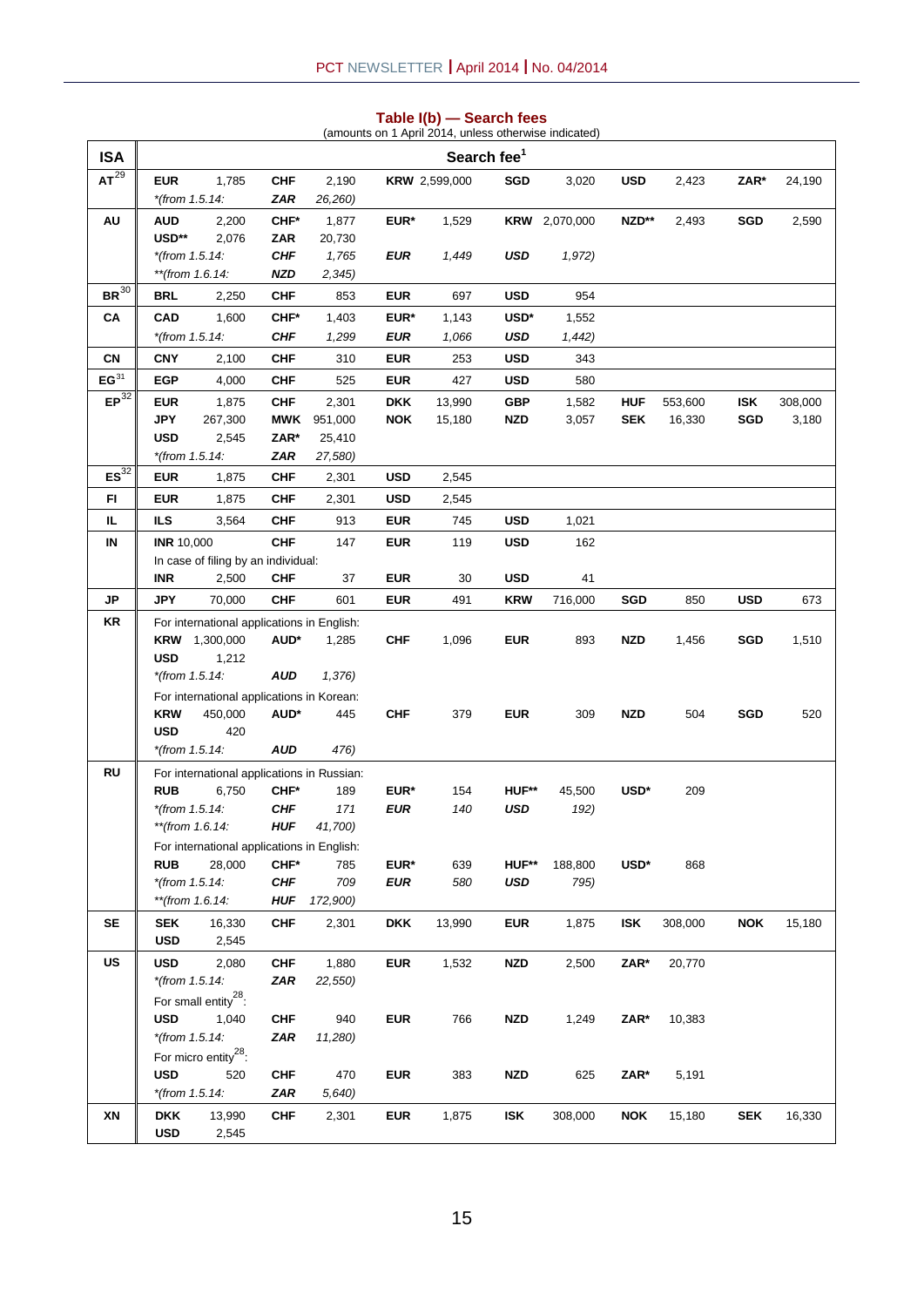|            | (amounts on 1 April 2014, unless otherwise indicated)                                                                                                                                                                                                       |                                                    |
|------------|-------------------------------------------------------------------------------------------------------------------------------------------------------------------------------------------------------------------------------------------------------------|----------------------------------------------------|
| <b>ISA</b> | Supplementary search fee                                                                                                                                                                                                                                    | Supplementary search handling fee <sup>2, 33</sup> |
| AT         | - for a search of the German-<br><b>CHF</b><br>1,043<br>language documentation:<br>- for a search of the European<br>and North American documentation:<br><b>CHF</b><br>1,460<br>- for a search of the PCT minimum<br><b>CHF</b><br>2,086<br>documentation: | <b>CHF</b><br>200                                  |
| <b>EP</b>  | <b>CHF</b><br>2.301                                                                                                                                                                                                                                         | <b>CHF</b><br>200                                  |
| <b>FI</b>  | <b>CHF</b><br>2,301                                                                                                                                                                                                                                         | <b>CHF</b><br>200                                  |
| RU         | $(18,880)^{35}$<br>eq in CHF of $RUB^{34}$<br>11,800                                                                                                                                                                                                        | <b>CHF</b><br>200                                  |
| <b>SE</b>  | <b>CHF</b><br>2.301                                                                                                                                                                                                                                         | <b>CHF</b><br>200                                  |
| XN         | $-$ for a full search:<br><b>CHF 2,301</b><br>- for searches only of documentation in<br>Danish, Icelandic, Norwegian and Swedish:<br><b>CHF</b><br>660                                                                                                     | <b>CHF</b><br>200                                  |

#### **Table I(c) — Supplementary search fees**

#### **Table II — Preliminary examination fees**

| (amounts on 1 April 2014, unless otherwise indicated) |                                                                                                                                                                                             |         |                                        |            |                          |  |                                         |         |                               |  |  |
|-------------------------------------------------------|---------------------------------------------------------------------------------------------------------------------------------------------------------------------------------------------|---------|----------------------------------------|------------|--------------------------|--|-----------------------------------------|---------|-------------------------------|--|--|
| <b>IPEA</b>                                           | Preliminary examination fee <sup>36</sup>                                                                                                                                                   |         |                                        |            |                          |  | Handling fee <sup>2, 36</sup> (CHF 200) |         |                               |  |  |
| AT <sup>29</sup>                                      | <b>EUR</b>                                                                                                                                                                                  | 1,675   |                                        |            |                          |  | <b>EUR</b>                              | 163     |                               |  |  |
| AU                                                    | <b>AUD</b>                                                                                                                                                                                  | 590     | $820^{37}$                             |            |                          |  | <b>AUD</b>                              | 234     | (from 1.5.14: <b>AUD</b> 249) |  |  |
| BR <sup>30</sup>                                      | <b>BRL</b>                                                                                                                                                                                  | 840     |                                        |            |                          |  | <b>BRL</b>                              | 488     |                               |  |  |
| <b>CA</b>                                             | <b>CAD</b>                                                                                                                                                                                  | 800     |                                        |            |                          |  | <b>CAD</b>                              | 228     | (from 1.5.14: <b>CAD</b> 246) |  |  |
| <b>CN</b>                                             | <b>CNY</b>                                                                                                                                                                                  | 1,500   |                                        |            |                          |  | CNY eq CHF                              | 200     |                               |  |  |
| $EG^{31}$                                             | <b>EGP</b>                                                                                                                                                                                  | 3,000   |                                        |            |                          |  | <b>EGP</b>                              | 1,525   |                               |  |  |
| EP <sup>32</sup>                                      | <b>EUR</b>                                                                                                                                                                                  | 1,930   |                                        |            |                          |  | <b>EUR</b>                              | 163     |                               |  |  |
| <b>ES</b>                                             | <b>EUR</b>                                                                                                                                                                                  | 583.65  |                                        |            |                          |  | <b>EUR</b>                              | 163     |                               |  |  |
| FI.                                                   | <b>EUR</b>                                                                                                                                                                                  | 600     |                                        |            |                          |  | <b>EUR</b>                              | 163     |                               |  |  |
| IL.                                                   | <b>ILS</b>                                                                                                                                                                                  | 1,527   |                                        |            |                          |  | <b>ILS</b>                              | 786     |                               |  |  |
| IN                                                    | <b>INR</b> 12,000; in case of filing by an individual: <b>INR</b> 3,000                                                                                                                     |         |                                        |            |                          |  | <b>USD</b>                              | 221     |                               |  |  |
| JP                                                    | <b>JPY</b>                                                                                                                                                                                  | 26,000  |                                        |            |                          |  | <b>JPY</b>                              | 23,300  |                               |  |  |
| <b>KR</b>                                             | <b>KRW</b>                                                                                                                                                                                  | 450,000 |                                        |            |                          |  | <b>KRW</b>                              | 237,000 |                               |  |  |
| <b>RU</b>                                             | For international applications in Russian: $RUB$ 2,700 <sup>38</sup> 4,050 <sup>39</sup><br>For international applications in English: <b>RUB</b> 10,500 <sup>38</sup> 15,750 <sup>39</sup> |         |                                        |            |                          |  | <b>USD</b>                              | 221     |                               |  |  |
| <b>SE</b>                                             | <b>SEK</b>                                                                                                                                                                                  | 5,000   |                                        |            |                          |  | <b>SEK</b>                              | 1,420   |                               |  |  |
| <b>US</b>                                             | <b>USD</b><br>For small entity <sup>28</sup> :<br>For micro entity <sup>28</sup> :                                                                                                          | 600     | $760^{40}$<br><b>USD</b><br><b>USD</b> | 300<br>150 | $380^{40}$<br>$190^{40}$ |  | <b>USD</b>                              | 221     |                               |  |  |
| XN                                                    | <b>DKK</b>                                                                                                                                                                                  | 5.000   |                                        |            |                          |  | <b>DKK</b>                              | 1,220   |                               |  |  |

*[See over page for footnotes to fee tables]*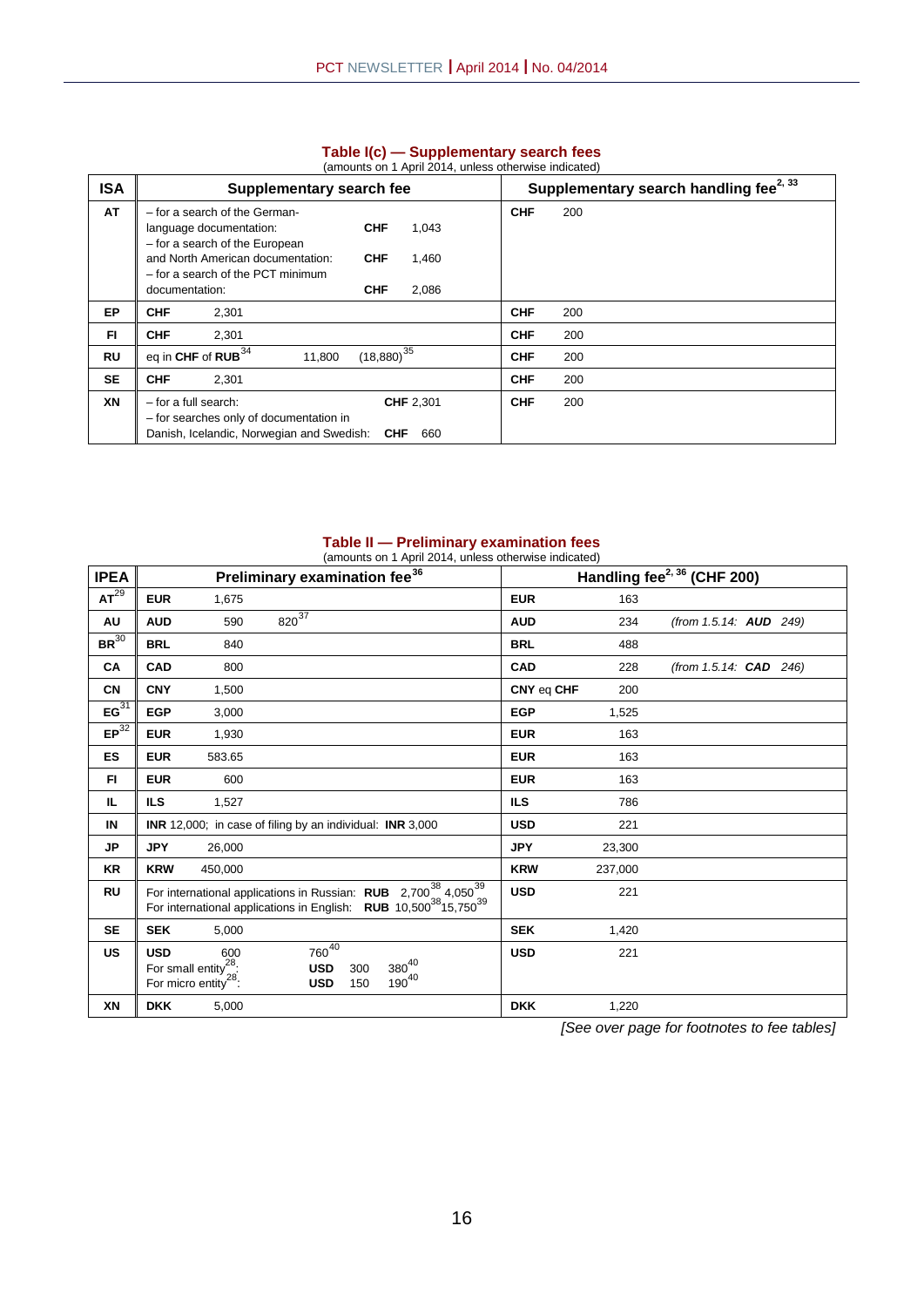#### *Footnotes to fee tables:*

- 1 Payable to the receiving Office in the currency or one of the currencies prescribed by it.
- 2 This fee is reduced by 90% where the applicant or, if there are two or more applicants, each applicant fulfills the criteria indicated on the PCT website at: www.wipo.int/pct/en/fees/fee\_reduction.pdf
- 3 Where the international application contains a sequence listing as a separate part of the description, this should preferably be furnished in accordance with Annex C, paragraph 40, of the Administrative Instructions under the PCT, that is, in compliance with WIPO Standard ST.25 text format; no additional fees are due for sequence listings filed in this format. Where, however, such sequence listings are filed in the form<br>of an image file (e.g. PDF), fees are due for each page (see PCT Newsletter N each page (see *PCT Newsletter* http://www.wipo.int/pct/en/newslett/2009/newslett\_09.pdf).
- 4 For the search fee payable to the receiving Office, consult the entry in Table I(b) for the competent International Searching Authority.
- 5 If the international application is filed on paper together with a copy in electronic form, in character coded format, of the request and the abstract.
- 6 If the international application is filed in electronic form, the request not being in character coded format.
- 7 If the international application is filed in electronic form, the request being in character coded format.
- 8 If the international application is filed in electronic form, the request, description, claims and abstract being in character coded format.
- 9 This fee is reduced by 60% where the international application is filed by a natural person, a small or medium-sized enterprise, a cooperative, an academic institution, a non-profit-making entity or a public institution. For further details, see Official Resolution of the National Institute of Industrial Property No. 211/09 of 14 May 2009.
- 10 The amounts are not yet known or, where known, are subject to periodical revision. The Office or the agent should be consulted for the latest applicable schedule of fees.
- 11 When calculating the USD equivalent amount in CLP, applicants should use the exchange rate fixed by the Central Bank of Chile on the day before the date of payment.
- 12 This fee is reduced by 25% if the applicant is a natural person, a small or medium enterprise, a public or private university recognized by the National Ministry or a non-profit entity promoting the development of scientific and technological research.
- 13 This fee is reduced by 70% where the applicant is a natural person.
- 14 The first amount of the transmittal fee is applicable to individuals or entities employing less than 25 persons. The second amount is applicable to entities employing 25 persons or more.
- 15 This fee is not payable in respect of international applications filed by applicants fulfilling the conditions indicated on the PCT website at: www.wipo.int/pct/en/fees/fee\_reduction.pdf
- 16 The competent International Searching Authority(ies) for an international application filed with the International Bureau as receiving Office is (are) the Authority(ies) which would have been competent if the international application had been filed with the receiving Office of, or acting for, the Contracting State of which the applicant (or any of the applicants) is a resident or national. See also *PCT Applicant's Guide*, Annex C  $(IB)$ .
- 17 The Japan Patent Office is competent only for international applications in Japanese.
- 18 This fee is subject to value added tax (VAT). Applicants may consult the receiving Office or a registered patent attorney for the latest applicable VAT rate.
- 19 This fee is reduced by 50% where the international application is filed by a public university, a small or medium enterprise (in accordance with the criteria of the charter for small or medium enterprises) or a natural person who is a national of and resides in one of the States entitled to a reduction under the PCT (for the list of States see www.wipo.int/pct/en/fees/fee\_reduction.pdf).
- 20 Plus EUR 1.50 for the preparation of additional copies, for each page and each copy.
- 21 This fee is subject to a national tax of 16%.
- 22 Plus MYR 60 for each sheet in excess of 30 for electronic filings, and MYR 70 for each sheet in excess of 30 for paper filings.
- 23 Plus Goods and Services Tax for New Zealand residents.
- 24 This fee is reduced by 50% where the applicant is a natural person.
- 25 This fee is reduced by 50% if the international application is filed in fully-electronic form.
- 26 This fee is reduced by 95% where all applicants are also inventors and by 90% where all applicants are also non-profitable institutions and/or organizations. When the fee is payable with relation to an application made by both types of applicant, and all applicants are either also inventors, or non-profitable institutions and/or organizations, the fee is reduced by 90%.
- 27 Plus non-electronic filing fee portion for international applications filed other than by the Office electronic filing system of USD 400, or in the case of filings by small entities or micro entities: USD 200.
- 28 For further details about entitlement to and establishment of "small entity" status and "micro entity" status, see 37 CFR § 1.27 and 1.29 (pages R-41 and R-47), respectively, at: http://www.uspto.gov/web/offices/pac/mpep/consolidated\_rules.pdf
- 29 The fee is reduced by 75% where the applicant, or if there are two or more applicants, each applicant is a natural person and is a national of and resides in a State for which the Austrian Patent Office is an International Searching Authority (in the case of the search fee)/International Preliminary Examining Authority (in the case of the preliminary examination fee).
- 30 This fee is reduced by 60% where the international application is filed by a natural person, a small or medium enterprise or an academic institution.
- 31 The search fee payable to the Office is reduced by 25% where the applicant, or, if there are two or more applicants, each applicant is a natural person or a legal entity and is a national of and resides in a State which is classified by the World Bank in the group of countries of "low income", "lower middle income" or "upper middle income".
- 32 The search fee payable to the EPO and the Spanish Patent and Trademark Office, as well as the preliminary examination fee payable to the EPO, are reduced by 75% under certain conditions. For further information, see the relevant footnote in the *PCT Applicant's Guide*, Annexes D (EP and ES) and E (EP) at: http://www.wipo.int/pct/guide/en/index.html
- 33 Payable to the International Bureau in Swiss francs.
- 34 The amount payable is the equivalent amount in Swiss francs, at the exchange rate of the Central Bank of the Russian Federation, applicable on the date of payment.
- 35 This fee applies where a declaration referred to in PCT Article 17(2)(a) has been made by the International Searching Authority because of subject matter referred to in PCT Rule 39.1(iv) (methods of treatment).
- 36 Payable to the International Preliminary Examining Authority in the currency or one of the currencies prescribed by it.
- 37 Payable when the international search report was not issued by the Australian Patent Office.

38 Payable when the international search report was established by the Federal Service for Intellectual Property (Rospatent) (Russian Federation).

- 39 In all cases where footnote 38 does not apply.
- 40 Payable when the international search was not carried out by the United States Patent and Trademark Office (USPTO) (provided that the USPTO is a competent International Preliminary Examining Authority in the particular case—see *PCT Applicant's Guide*, Annex C (US)).